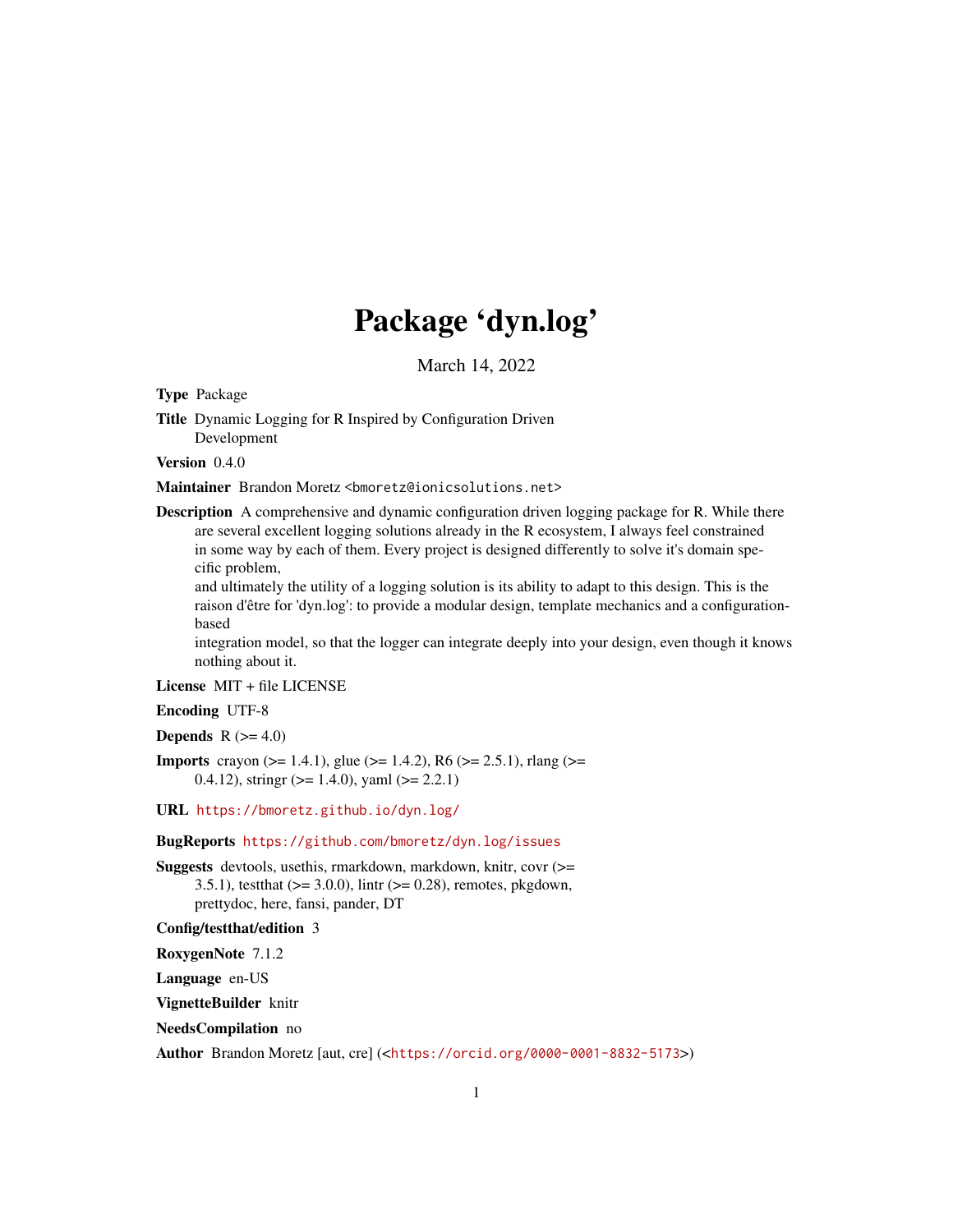Repository CRAN Date/Publication 2022-03-14 19:30:02 UTC

# R topics documented:

| 3                        |
|--------------------------|
| $\overline{4}$           |
| $\overline{4}$           |
| active<br>$\overline{4}$ |
| 5                        |
| 5                        |
| 6                        |
| 6                        |
| 7                        |
| $\overline{7}$           |
| 8                        |
| 8                        |
| 9                        |
| 9                        |
| 10                       |
| 11                       |
| 11                       |
| 12                       |
| 12                       |
| 13                       |
| 13                       |
| 14                       |
| 14                       |
| 15                       |
| 15                       |
| 16                       |
| 16                       |
| 17                       |
| 17                       |
| 18                       |
| 18                       |
| 19                       |
| 19                       |
| 20                       |
| 20                       |
| 21                       |
|                          |
| 22                       |
|                          |
|                          |
|                          |
| 24                       |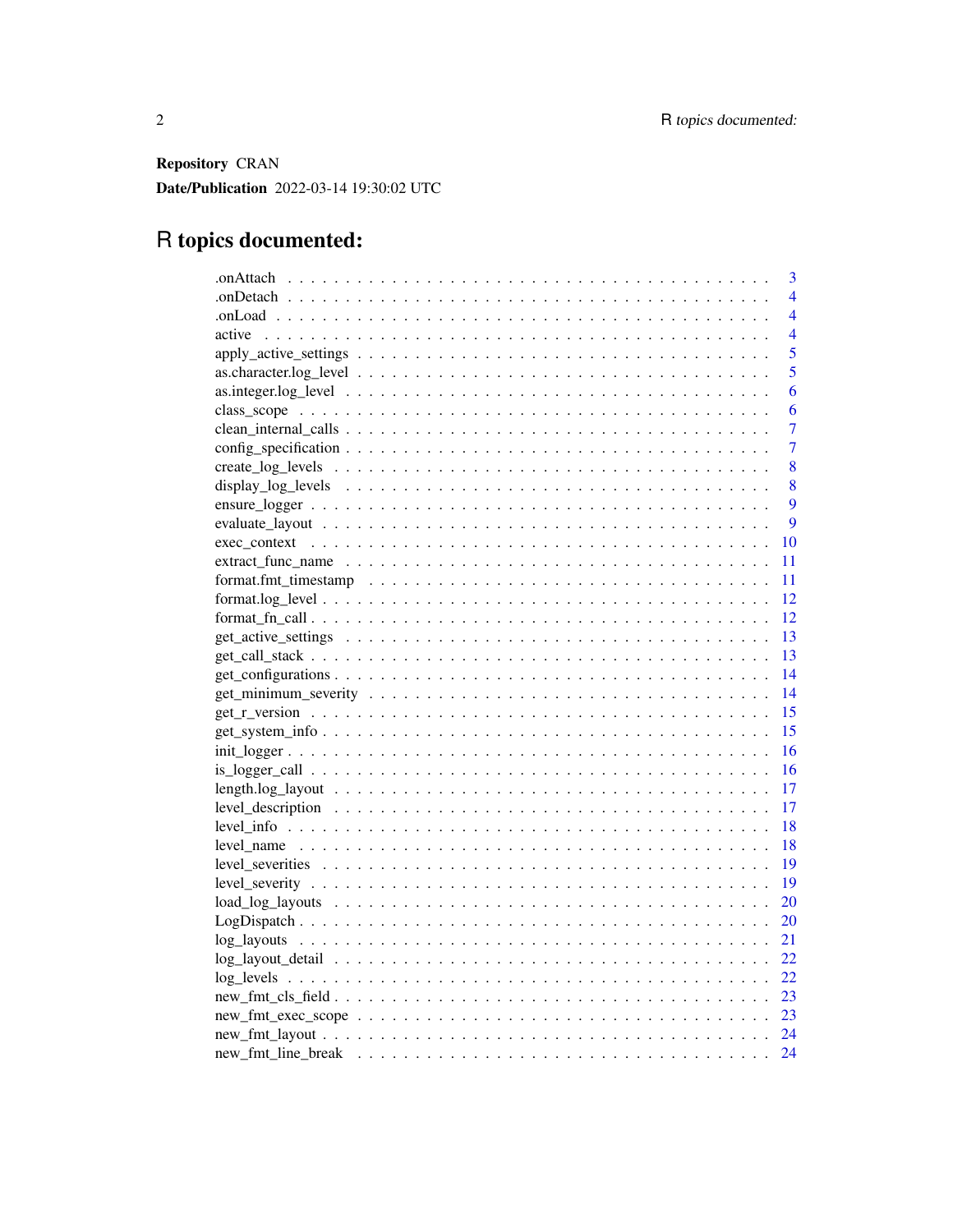#### <span id="page-2-0"></span>.onAttach 3

| Index | 37 |
|-------|----|

.onAttach *Attach Handler Package initialization routine.*

# Description

Attach Handler

Package initialization routine.

# Usage

.onAttach(libname, pkgname)

# Arguments

| libname | library name |
|---------|--------------|
| pkgname | package name |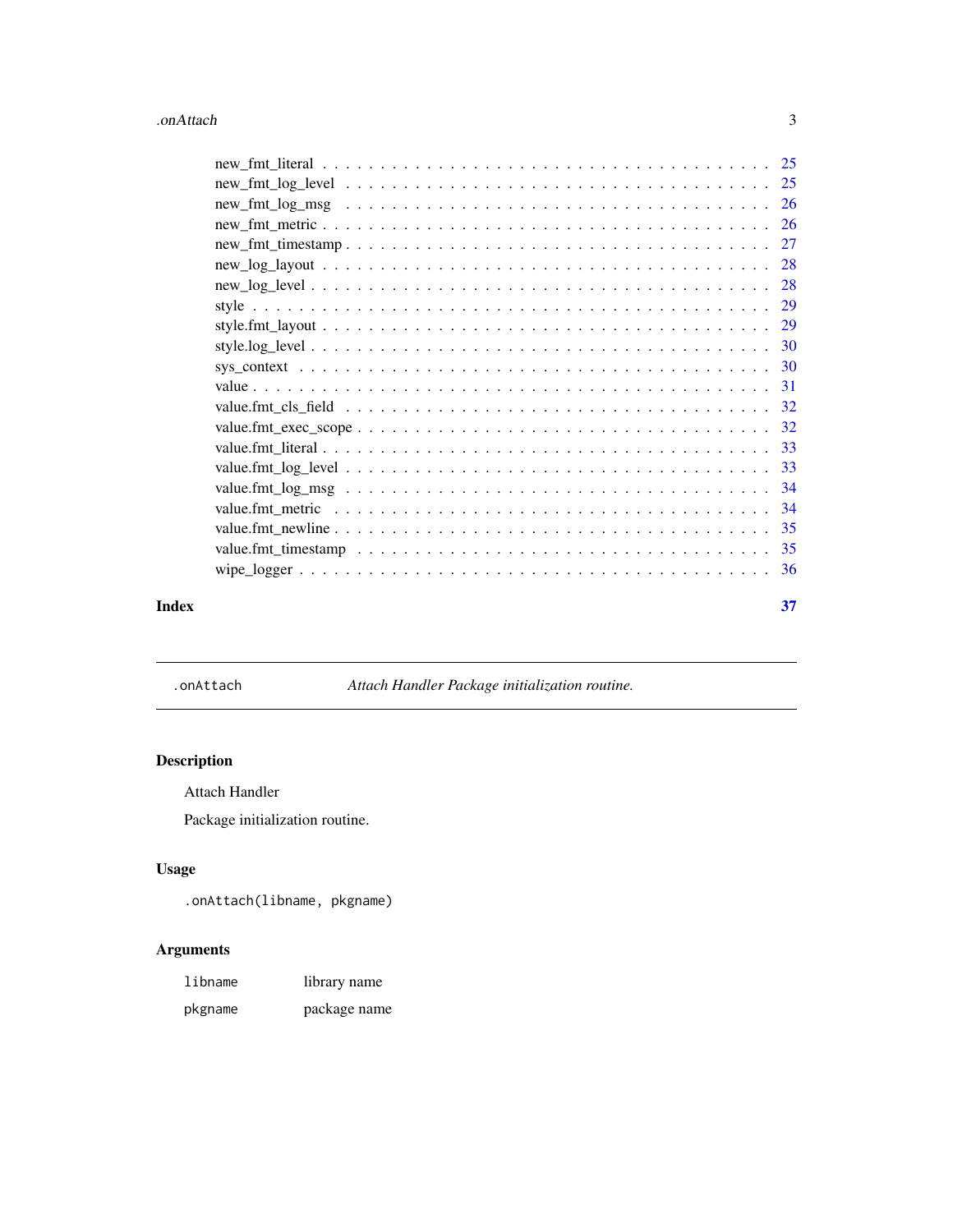<span id="page-3-0"></span>

Detach Handler

Package initialization routine.

#### Usage

.onDetach(libpath)

#### Arguments

libpath libpath

.onLoad *Load Handler Package initialization routine.*

#### Description

Load Handler

Package initialization routine.

#### Usage

.onLoad(libname, pkgname)

#### Arguments

| libname | library name |
|---------|--------------|
| pkgname | package name |
|         |              |

active *Active Settings*

#### Description

Package environment variable to hold global level settings.

#### Usage

active

#### Format

An object of class environment of length 4.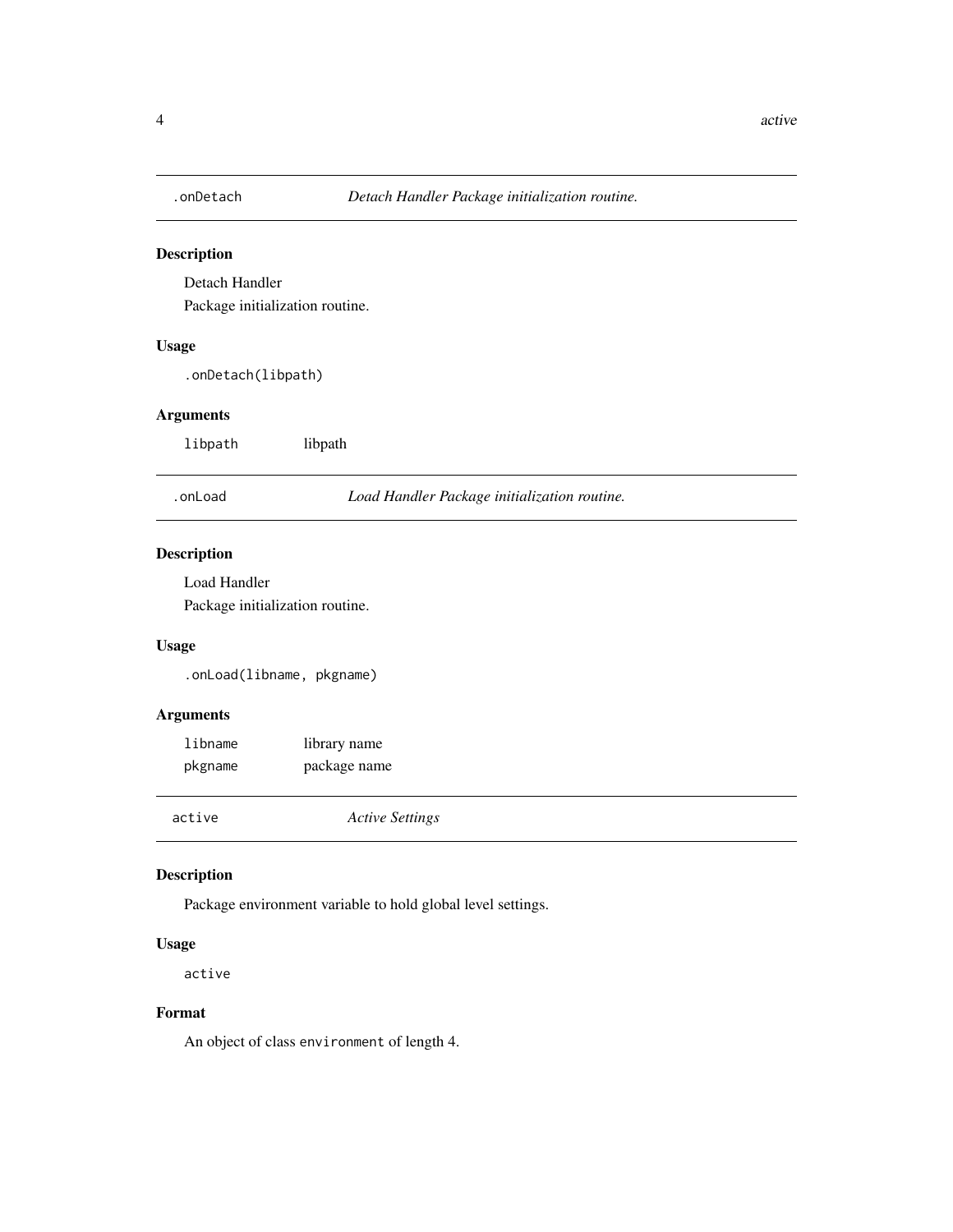<span id="page-4-1"></span><span id="page-4-0"></span>apply\_active\_settings *Apply Active Logger Settings*

#### Description

Parses and loads the settings specified in the logger configuration and ensures they are active in the environment.

#### Usage

apply\_active\_settings(settings)

# Arguments

settings defined in the configuration

#### See Also

```
Other Configuration: config_specification(), create_log_levels(), display_log_levels(),
ensure_logger(), get_active_settings(), load_log_layouts(), wipe_logger()
```
as.character.log\_level

*Get Log Level Name*

# Description

gets the name of the log level though casting to a character and forwarding the call to get\_level\_name.

#### Usage

```
## S3 method for class 'log_level'
as.character(x, ...)
```
#### Arguments

| x        | log level |
|----------|-----------|
| $\cdots$ | ignored   |

# Value

log level name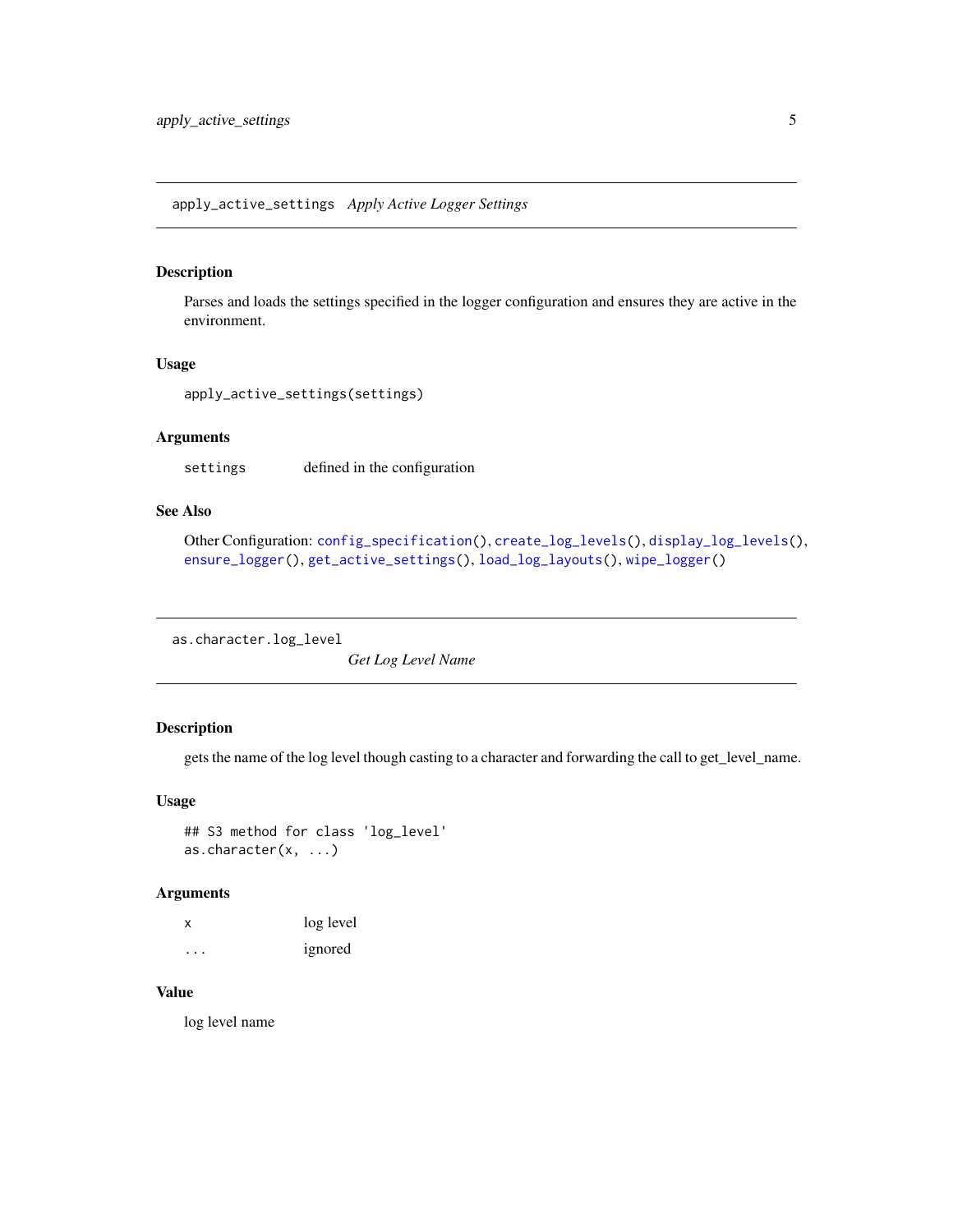<span id="page-5-0"></span>as.integer.log\_level *Gets the severity of a log level.*

#### Description

Gets the severity of a log level.

### Usage

## S3 method for class 'log\_level' as.integer(x, ...)

#### Arguments

x log level ... ignored

#### Value

log level

<span id="page-5-1"></span>

| class_scope | <b>Calling Class Scope</b> |
|-------------|----------------------------|
|-------------|----------------------------|

#### Description

Gets the exposed public field scope of a R6 class. Used for evaluating cls field execution scopes.

#### Usage

```
class_scope(cls)
```
#### Arguments

cls R6 class to export.

#### Value

system context for evaluating fmt\_metric objects.

#### See Also

```
Other Context: exec_context(), format_fn_call(), get_call_stack(), get_r_version(),
get_system_info(), sys_context()
```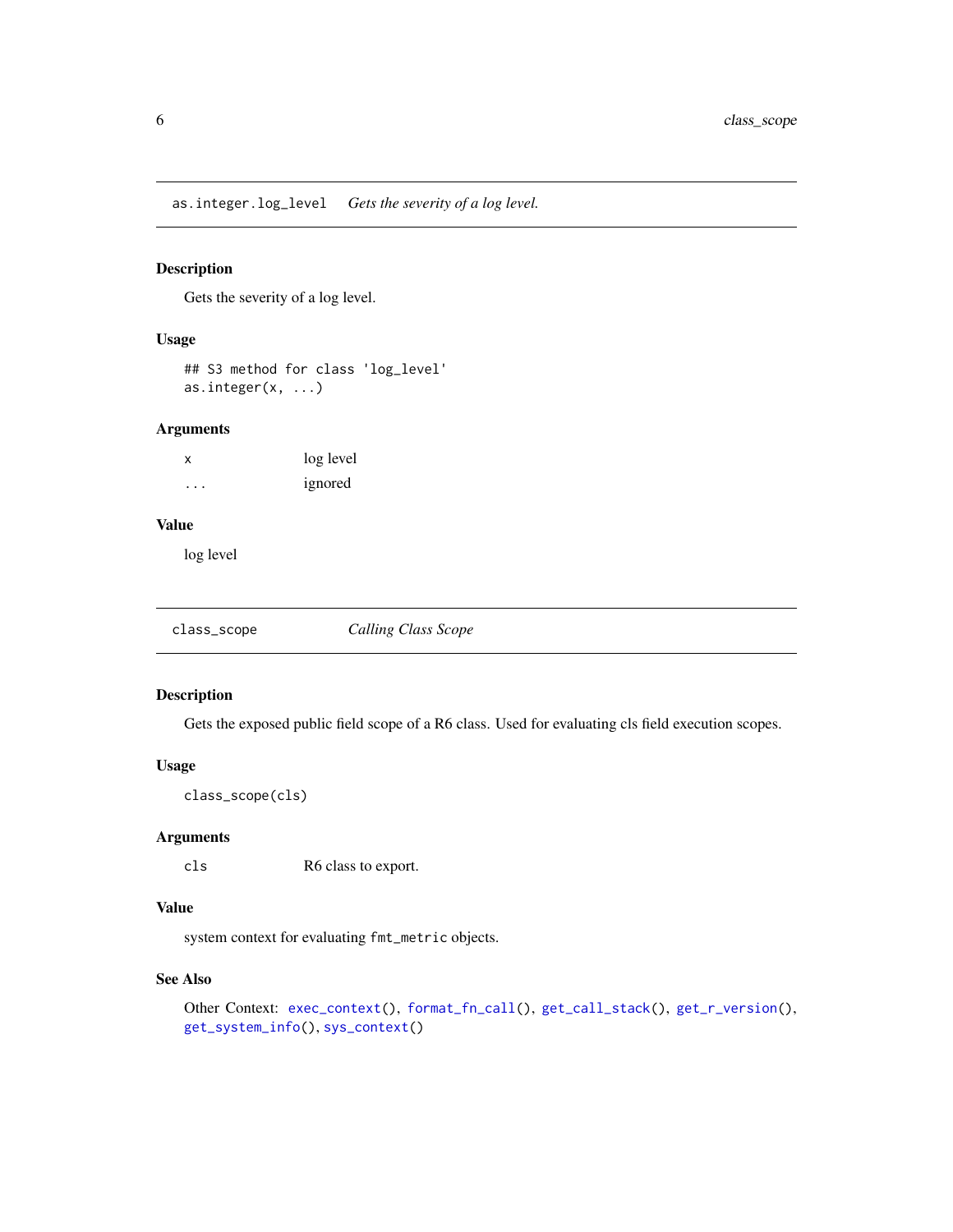<span id="page-6-2"></span><span id="page-6-0"></span>Cleans up any internal system calls from inside the package from the call stack.

#### Usage

```
clean_internal_calls(call_stack)
```
#### Arguments

call\_stack call stack

#### Value

string representation of a func call.

#### See Also

Other Internal: [extract\\_func\\_name\(](#page-10-1)), [is\\_logger\\_call\(](#page-15-1))

<span id="page-6-1"></span>config\_specification *Config Specification*

#### Description

Loads & attaches a logger with the specified config.

#### Usage

```
config_specification()
```
# Value

Nothing.

### See Also

```
Other Configuration: apply_active_settings(), create_log_levels(), display_log_levels(),
ensure_logger(), get_active_settings(), load_log_layouts(), wipe_logger()
```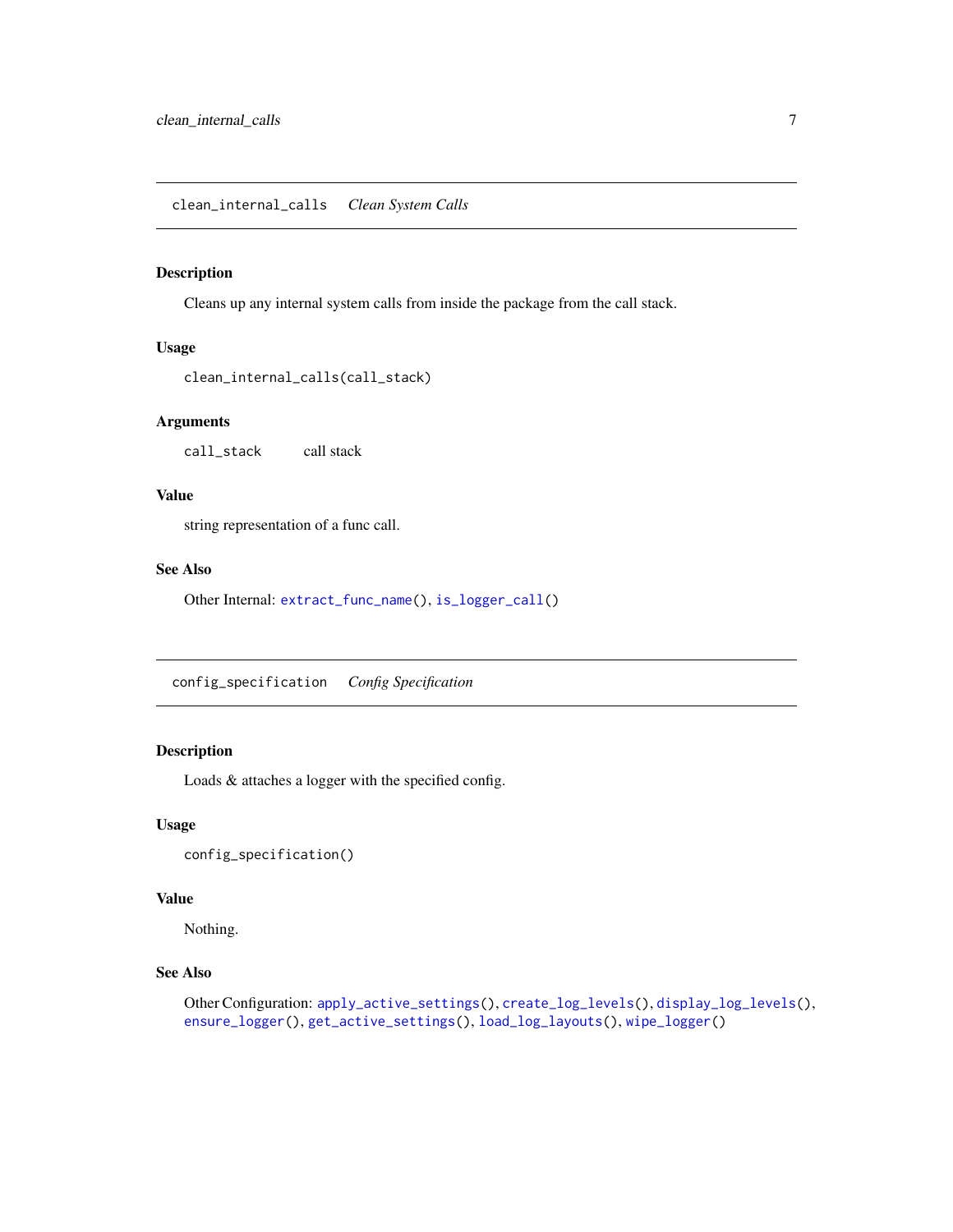<span id="page-7-1"></span><span id="page-7-0"></span>Parses and loads the levels specified in the logging configuration and registers them with the dispatcher via the log\_levels active binding.

#### Usage

create\_log\_levels(definitions)

#### Arguments

definitions defined in the configuration

# See Also

Other Configuration: [apply\\_active\\_settings\(](#page-4-1)), [config\\_specification\(](#page-6-1)), [display\\_log\\_levels\(](#page-7-2)), [ensure\\_logger\(](#page-8-1)), [get\\_active\\_settings\(](#page-12-1)), [load\\_log\\_layouts\(](#page-19-1)), [wipe\\_logger\(](#page-35-1))

<span id="page-7-2"></span>display\_log\_levels *Display Log Levels*

#### Description

A utility function that dynamically displays the configured log levels (loaded from config), and outputs them in a simple layout with only the log level and msg formatted in their crayon styles.

#### Usage

display\_log\_levels()

# See Also

Other Configuration: [apply\\_active\\_settings\(](#page-4-1)), [config\\_specification\(](#page-6-1)), [create\\_log\\_levels\(](#page-7-1)), [ensure\\_logger\(](#page-8-1)), [get\\_active\\_settings\(](#page-12-1)), [load\\_log\\_layouts\(](#page-19-1)), [wipe\\_logger\(](#page-35-1))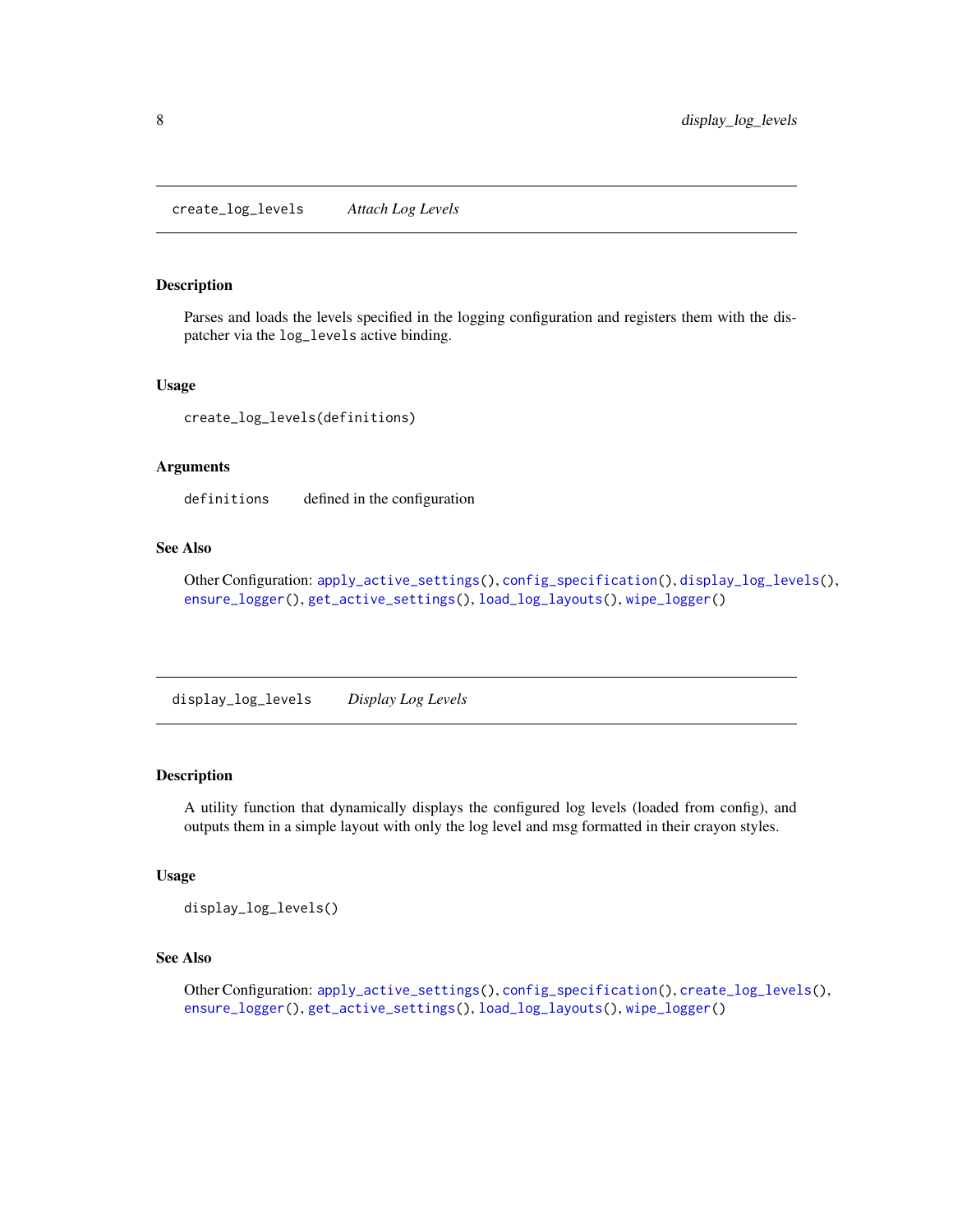<span id="page-8-1"></span><span id="page-8-0"></span>ensure\_logger *Ensure Instance*

#### Description

Ensures there is an active dispatcher attached to the specified environment.

#### Usage

```
ensure_logger(variable)
```
#### Arguments

variable variable name.

# Value

None.

#### See Also

Other Configuration: [apply\\_active\\_settings\(](#page-4-1)), [config\\_specification\(](#page-6-1)), [create\\_log\\_levels\(](#page-7-1)), [display\\_log\\_levels\(](#page-7-2)), [get\\_active\\_settings\(](#page-12-1)), [load\\_log\\_layouts\(](#page-19-1)), [wipe\\_logger\(](#page-35-1))

<span id="page-8-2"></span>evaluate\_layout *Evaluate Layout*

#### Description

Evaluates a log layout, which is simply a container for a set of formats that specify the log entry layout.

#### Usage

```
evaluate_layout(detail, context)
```
# Arguments

| detail  | The details of the layout specified for evaluation.              |
|---------|------------------------------------------------------------------|
| context | a list of contexts needed to evaluate formats in the the layout. |

# Value

evaluated log layout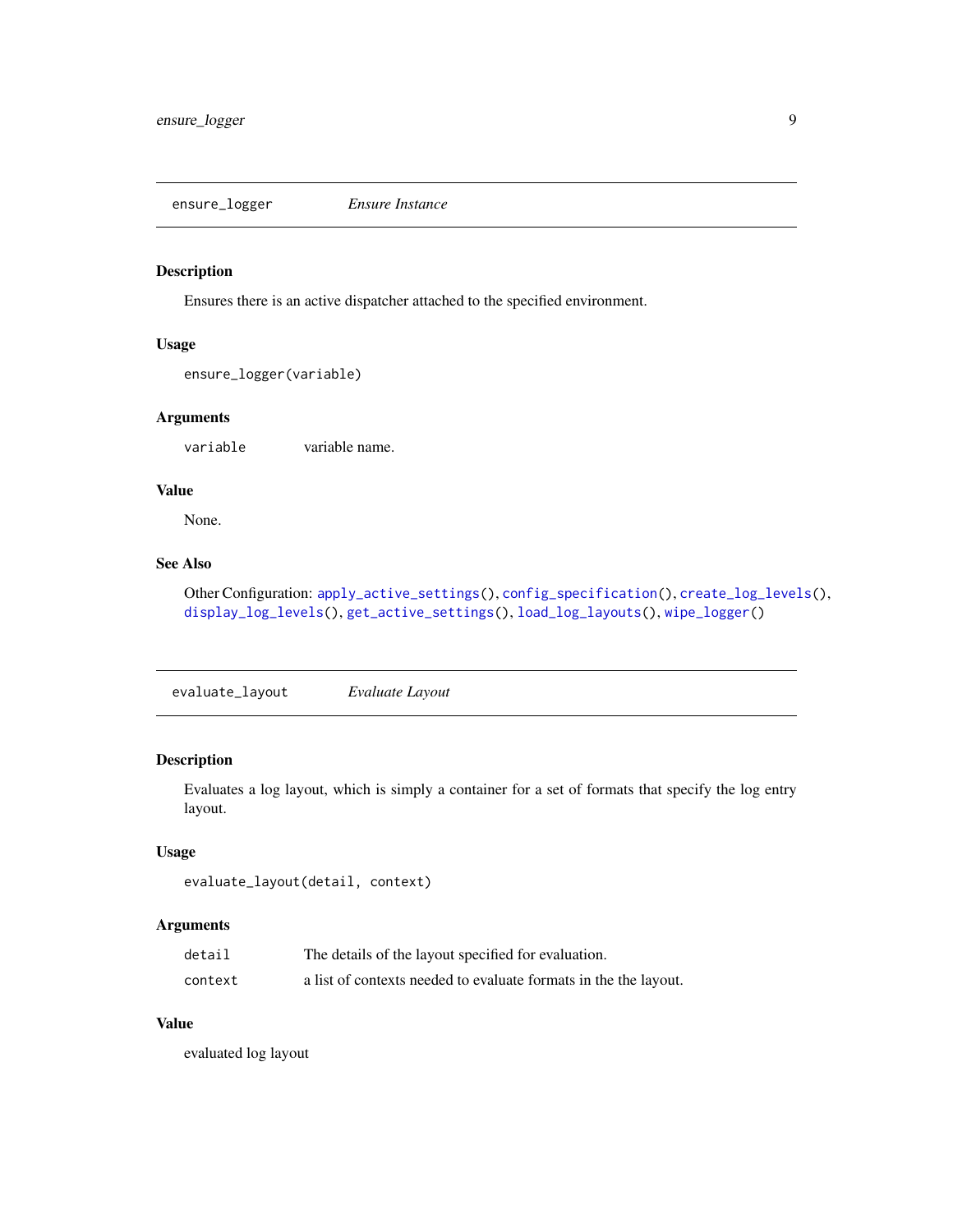# See Also

Other Log Layout: [new\\_fmt\\_cls\\_field\(](#page-22-1)), [new\\_fmt\\_exec\\_scope\(](#page-22-2)), [new\\_fmt\\_layout\(](#page-23-1)), [new\\_fmt\\_line\\_break\(](#page-23-2)), [new\\_fmt\\_literal\(](#page-24-1)), [new\\_fmt\\_log\\_msg\(](#page-25-1)), [new\\_fmt\\_metric\(](#page-25-2)), [new\\_fmt\\_timestamp\(](#page-26-1)), [new\\_log\\_layout\(](#page-27-1))

<span id="page-9-1"></span>exec\_context *Execution Context*

#### Description

Wrapper around Sys.info() and get\_r\_version that provides a consolidated list of variables used for logging contexts.

#### Usage

```
exec_context(
 keep_args = FALSE,
 max_calls = 5,
 call_subset = c(-1, -1),
  filter_internal = TRUE
\lambda
```
#### Arguments

| keep_args       | bool to specify keep function all arguments    |
|-----------------|------------------------------------------------|
| $max_calls$     | maximum number of calls to keep from the stack |
| call_subset     | offset index into system calls                 |
| filter_internal |                                                |
|                 | filter out internal calls?                     |

#### Value

system context for evaluating fmt\_metric objects.

#### See Also

Other Context: [class\\_scope\(](#page-5-1)), [format\\_fn\\_call\(](#page-11-1)), [get\\_call\\_stack\(](#page-12-2)), [get\\_r\\_version\(](#page-14-1)), [get\\_system\\_info\(](#page-14-2)), [sys\\_context\(](#page-29-1))

<span id="page-9-0"></span>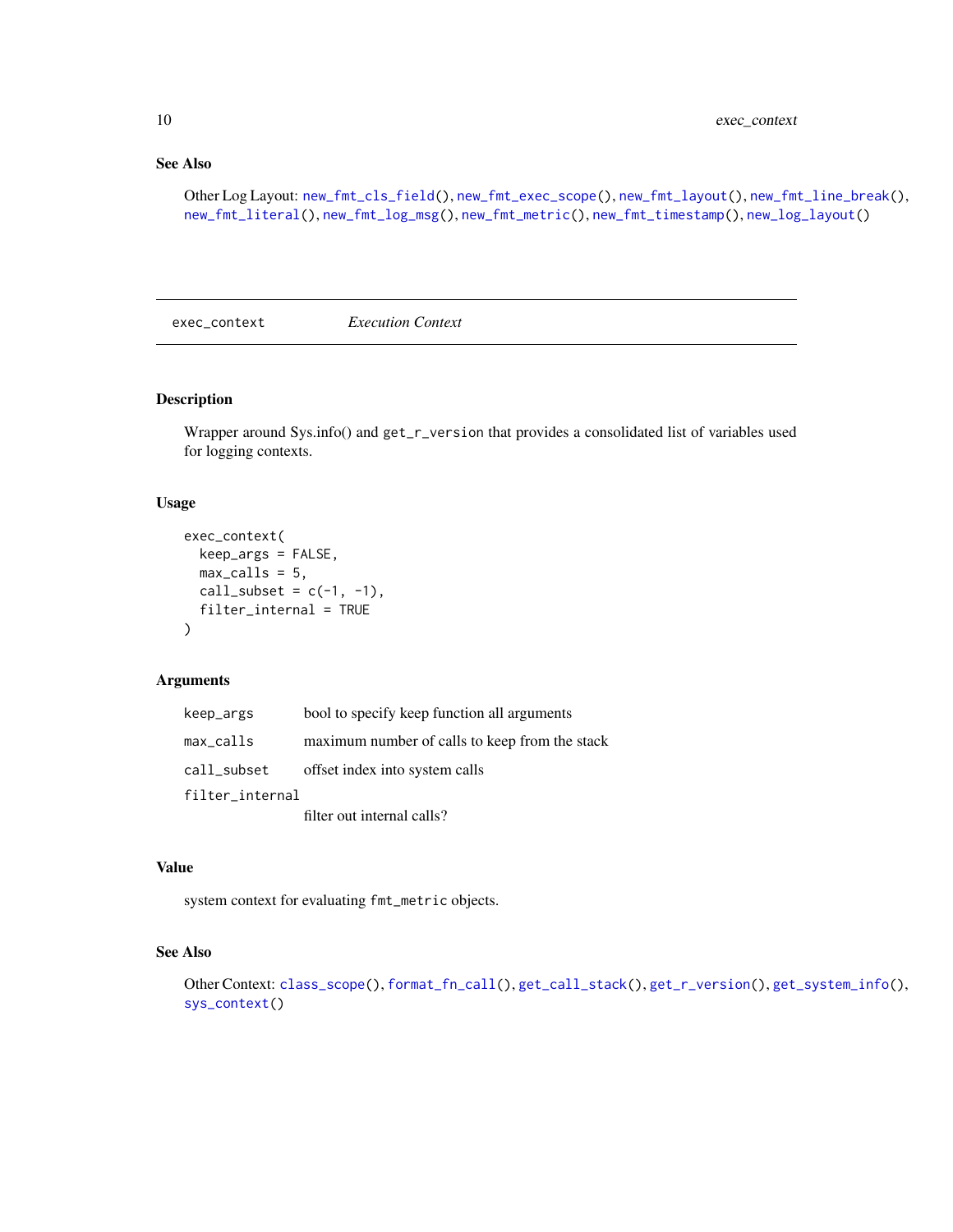<span id="page-10-1"></span><span id="page-10-0"></span>Extracts the name of the function from a deparse call.

#### Usage

```
extract_func_name(func)
```
#### Arguments

function name

#### Value

function name without arguments

#### See Also

Other Internal: [clean\\_internal\\_calls\(](#page-6-2)), [is\\_logger\\_call\(](#page-15-1))

format.fmt\_timestamp *Gets the format of a format object.*

# Description

Gets the format of a format object.

#### Usage

```
## S3 method for class 'fmt_timestamp'
format(x, \ldots)
```
#### Arguments

|                      | object to extract value from.                      |
|----------------------|----------------------------------------------------|
| $\ddot{\phantom{0}}$ | further arguments passed to or from other methods. |

# Value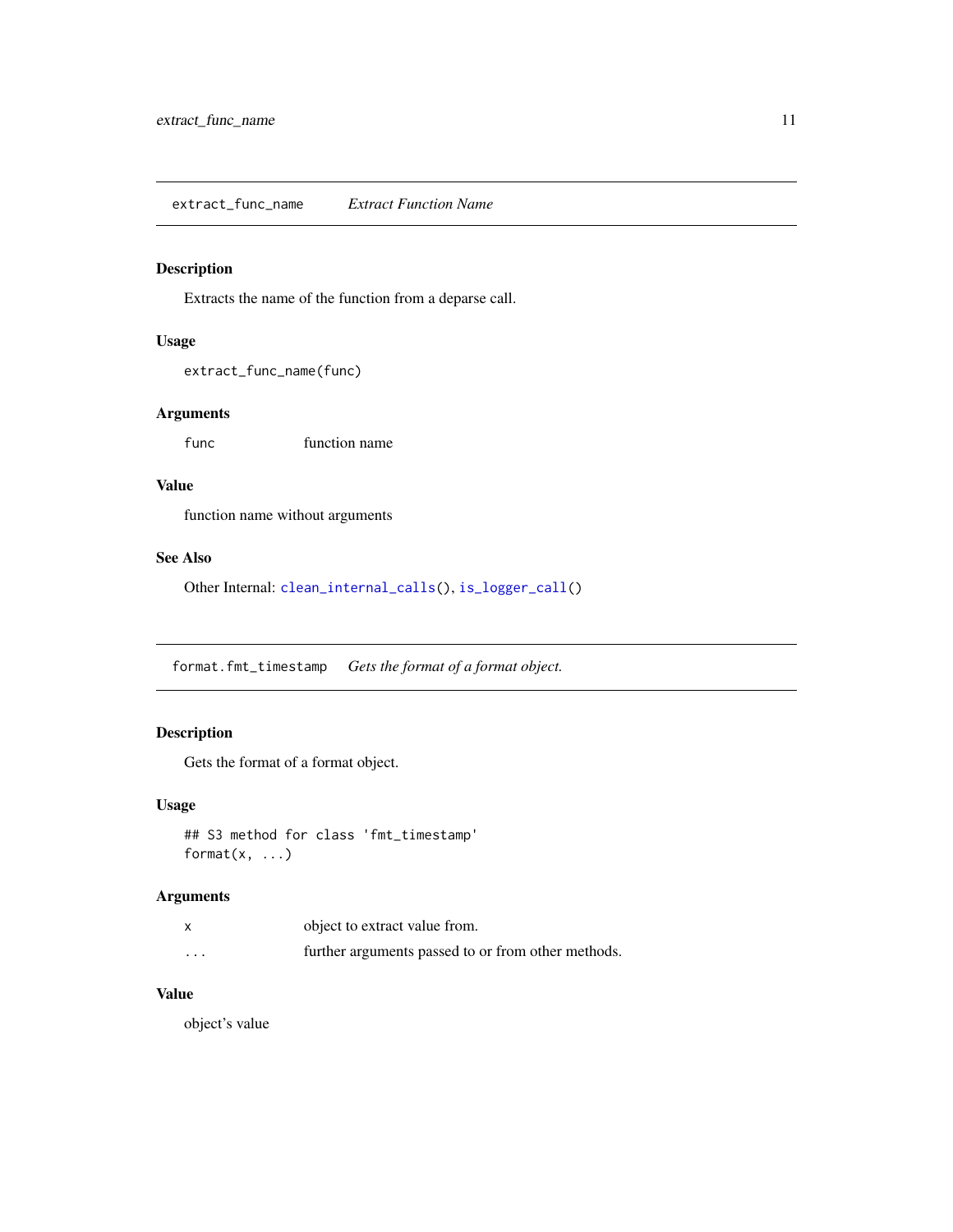<span id="page-11-0"></span>format.log\_level *Log Level Format*

#### Description

formats a message with the style of the log level.

# Usage

```
## S3 method for class 'log_level'
format(x, message = character(0), \dots)
```
#### Arguments

| $\boldsymbol{\mathsf{x}}$ | log level                                          |
|---------------------------|----------------------------------------------------|
| message                   | message to format                                  |
| $\cdots$                  | further arguments passed to or from other methods. |

# Value

styled level information

#### Examples

## Not run: level\_info(LEVEL)

## End(Not run)

<span id="page-11-1"></span>format\_fn\_call *Format Function Call*

#### Description

Formats a function call into a deparsed string.

# Usage

format\_fn\_call(expr, cutoff = 100L)

#### Arguments

| expr   | function call    |
|--------|------------------|
| cutoff | max width cutoff |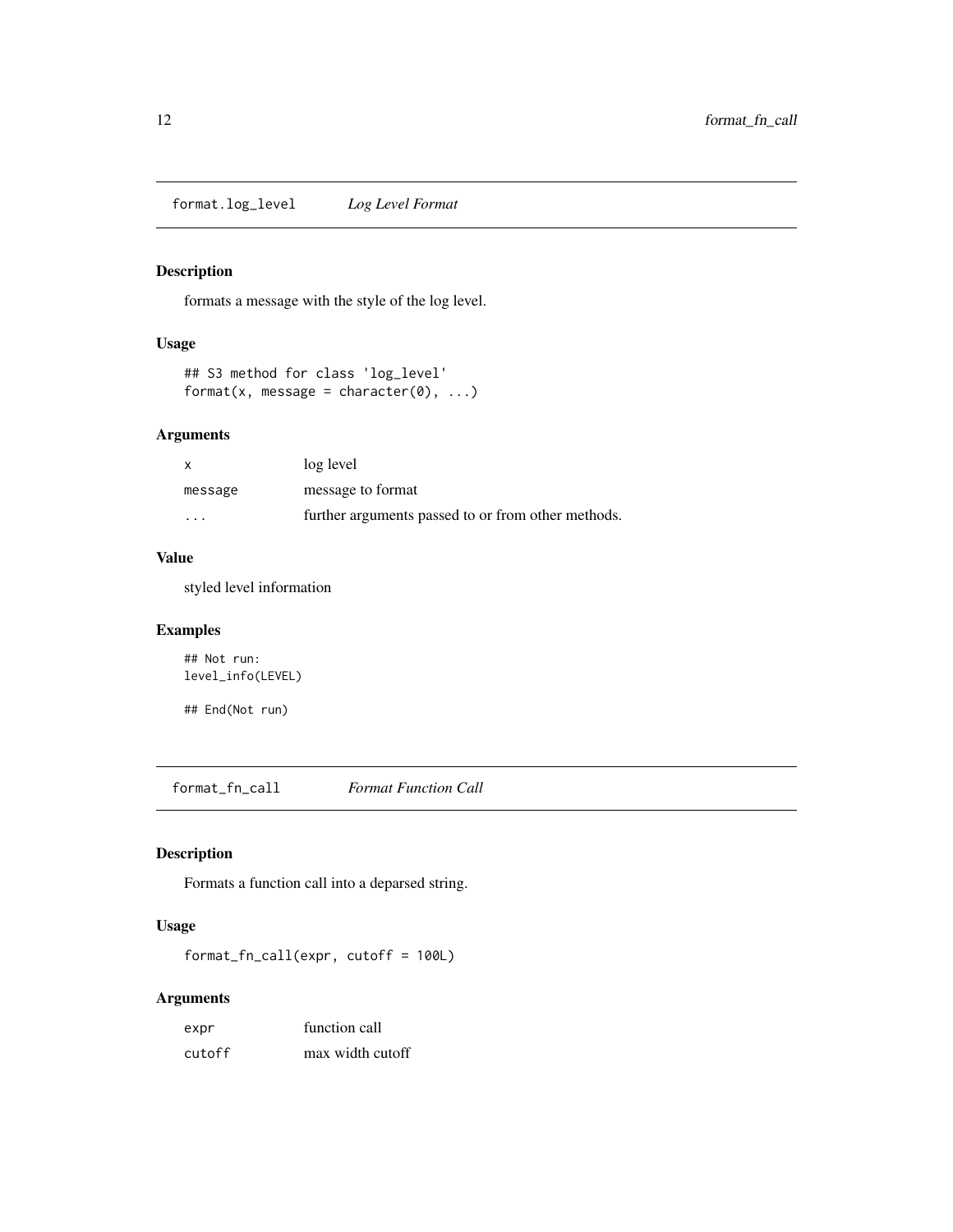#### <span id="page-12-0"></span>get\_active\_settings 13

# Value

string representation of a func call.

#### See Also

```
Other Context: class_scope(), exec_context(), get_call_stack(), get_r_version(), get_system_info(),
sys_context()
```
<span id="page-12-1"></span>get\_active\_settings *Active Logger Settings*

#### Description

Gets the active global settings for the logger.

#### Usage

get\_active\_settings()

#### See Also

Other Configuration: [apply\\_active\\_settings\(](#page-4-1)), [config\\_specification\(](#page-6-1)), [create\\_log\\_levels\(](#page-7-1)), [display\\_log\\_levels\(](#page-7-2)), [ensure\\_logger\(](#page-8-1)), [load\\_log\\_layouts\(](#page-19-1)), [wipe\\_logger\(](#page-35-1))

<span id="page-12-2"></span>get\_call\_stack *Formatted Call Stack*

### Description

Placeholder for the formatted call stack in a log layout.

#### Usage

```
get_call_stack(
  keep_args = FALSE,
  call_subset = c(-1, -1),
  filter_internal = TRUE
\mathcal{E}
```
#### Arguments

| keep_args       | T/F to indicate if you want to keep call arguments or not. |
|-----------------|------------------------------------------------------------|
| call_subset     | offset index into system calls                             |
| filter internal |                                                            |
|                 | filter out internal calls?                                 |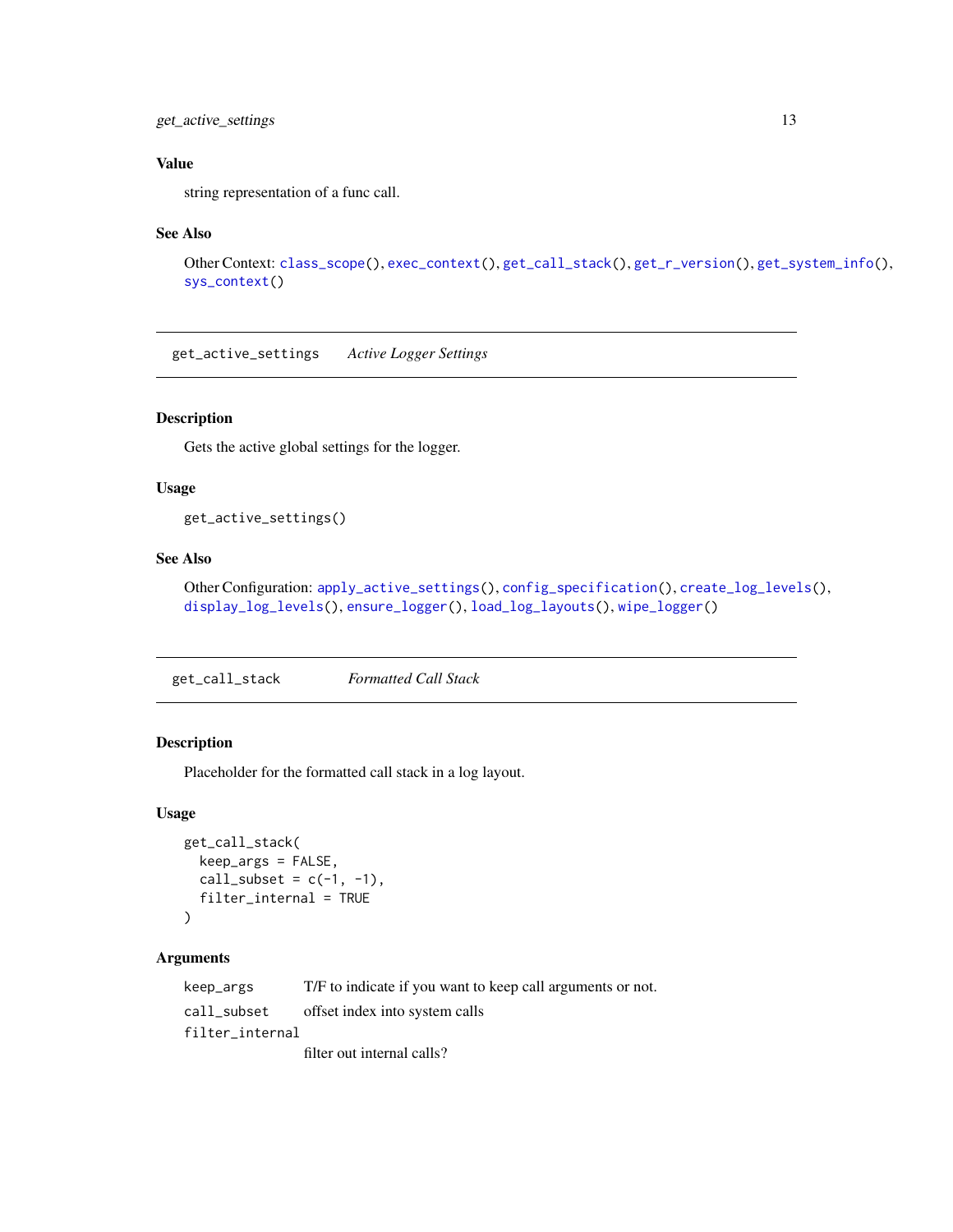# <span id="page-13-0"></span>Value

formatted call stack

#### See Also

```
Other Context: class_scope(), exec_context(), format_fn_call(), get_r_version(), get_system_info(),
sys_context()
```
<span id="page-13-1"></span>get\_configurations *Get Configurations*

# Description

Gets all available logging configurations exposed by the package.

# Usage

```
get_configurations(pkgname = "dyn.log")
```
#### Arguments

pkgname package name to get configs for.

# See Also

Other Logging: [LogDispatch](#page-19-2), [init\\_logger\(](#page-15-2))

get\_minimum\_severity *Get Minimum Severity*

#### Description

Gets the log level with the highest threshold which is used internally to log 'trace/info' level messages.

#### Usage

get\_minimum\_severity()

#### Value

styled level information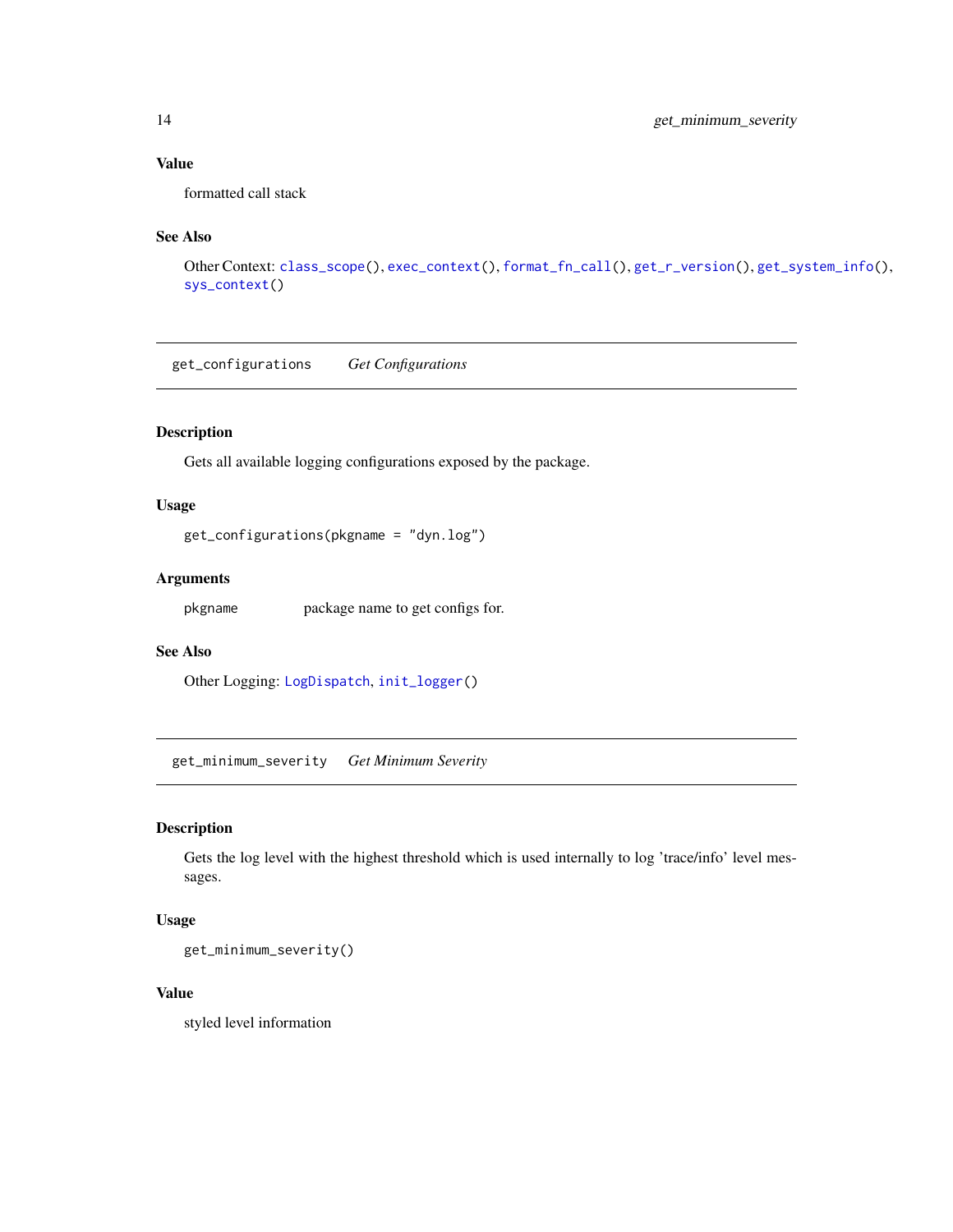<span id="page-14-1"></span><span id="page-14-0"></span>get\_r\_version *R Version*

#### Description

Wrapper around R.Version() to produce a nicely formatted string for use use in sys\_context.

#### Usage

```
get_r_version()
```
### Value

R environment version is (major).(minor) format

#### See Also

```
Other Context: class_scope(), exec_context(), format_fn_call(), get_call_stack(), get_system_info(),
sys_context()
```
<span id="page-14-2"></span>get\_system\_info *Get System Info*

#### Description

Wrapper around Sys.info() that provides the values in a named list format.

#### Usage

get\_system\_info()

#### Value

Sys.info() as a named list

# See Also

```
Other Context: class_scope(), exec_context(), format_fn_call(), get_call_stack(), get_r_version(),
sys_context()
```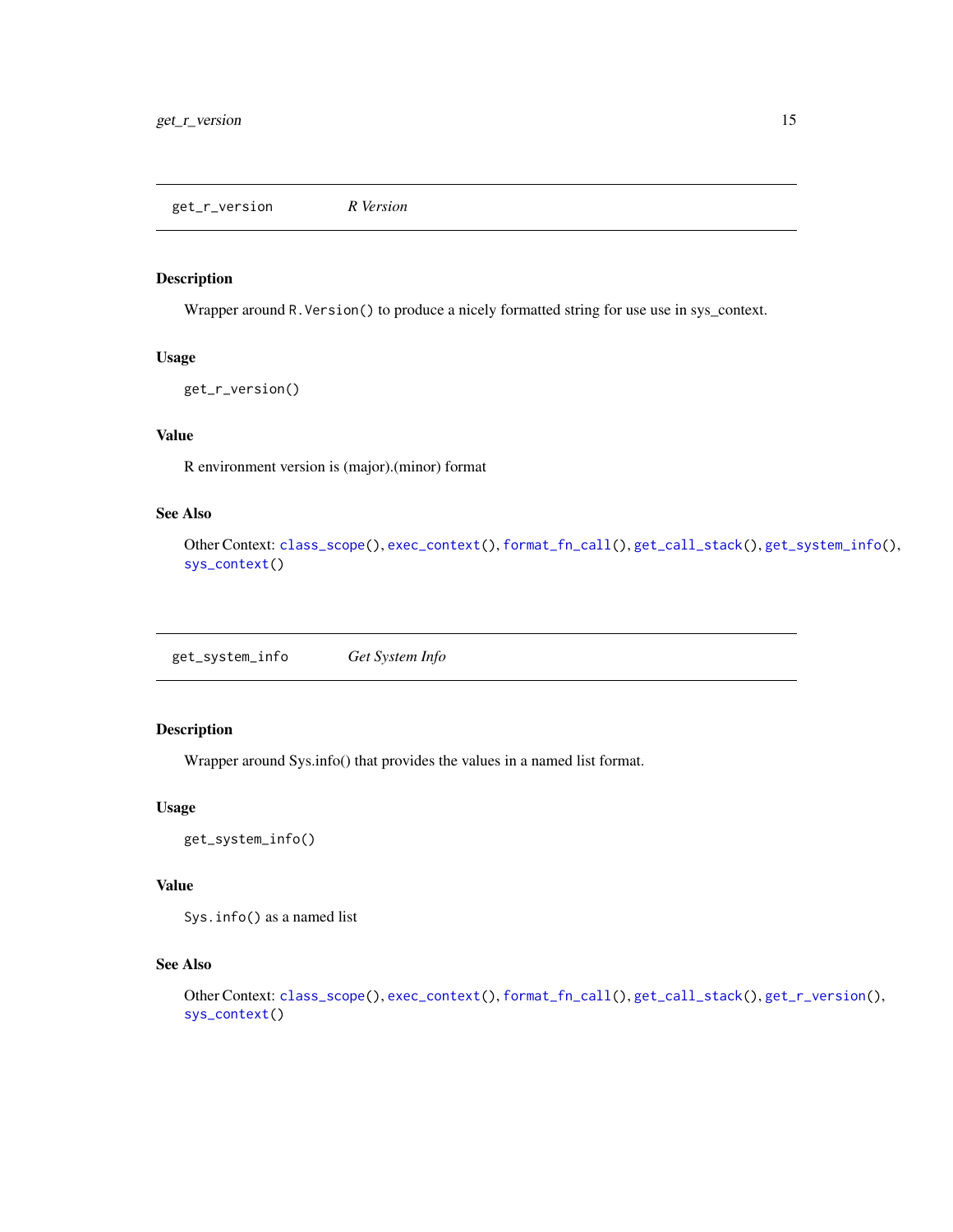<span id="page-15-2"></span><span id="page-15-0"></span>init\_logger *Init Logger*

#### Description

Loads the configuration passed in, or uses the default if nothing is specified, and attaches a reference to the singleton dispatcher to the global environment.

#### Usage

```
init_logger(file_path = NULL)
```
#### Arguments

file\_path logging configuration to use.

#### See Also

Other Logging: [LogDispatch](#page-19-2), [get\\_configurations\(](#page-13-1))

<span id="page-15-1"></span>is\_logger\_call *Is Logger Call*

#### Description

Determines if a call came from the logger, so we can exclude it from the call stack.

#### Usage

```
is_logger_call(call)
```
# Arguments

call function call

# Value

string representation of a func call.

#### See Also

Other Internal: [clean\\_internal\\_calls\(](#page-6-2)), [extract\\_func\\_name\(](#page-10-1))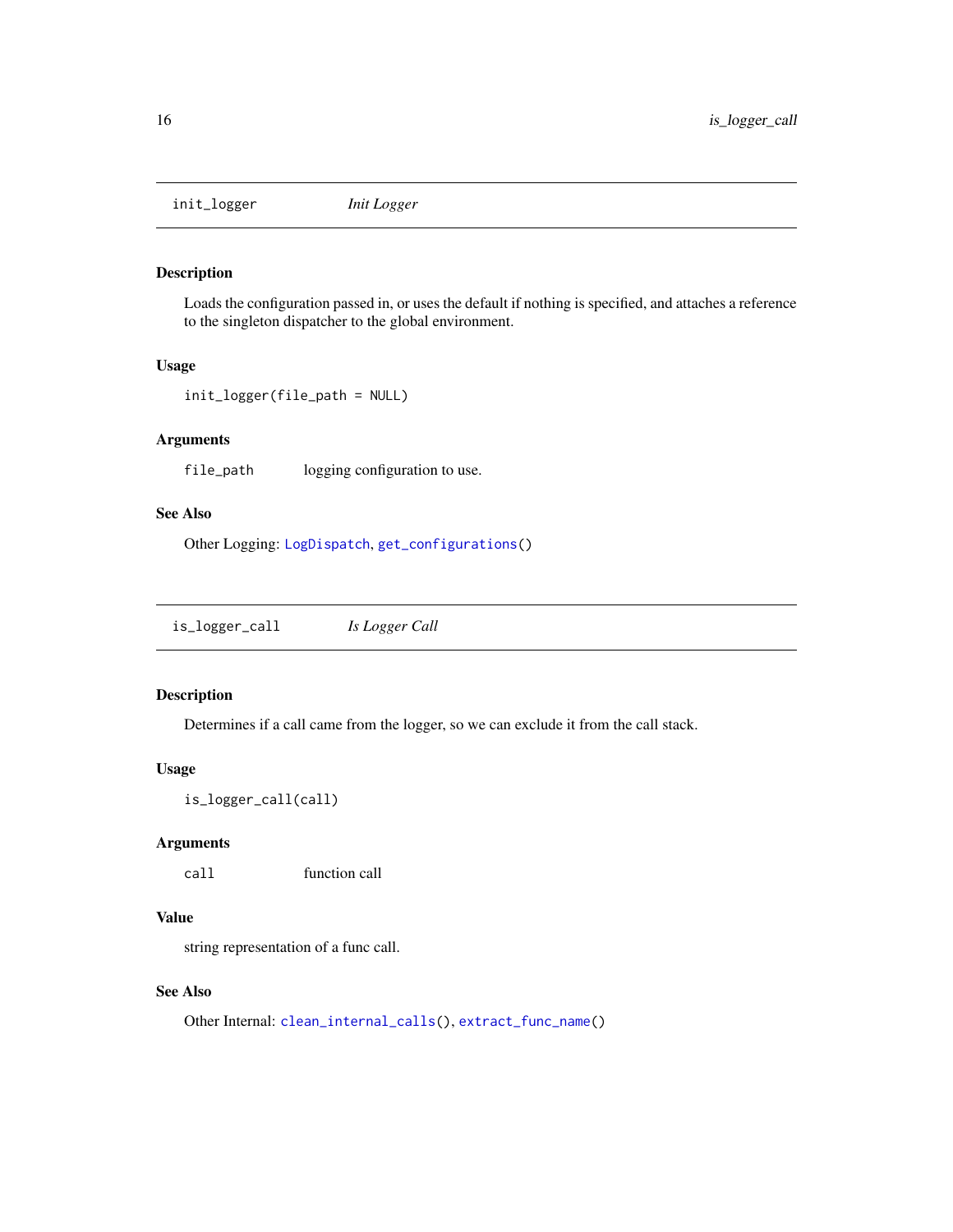<span id="page-16-0"></span>Generic override for length of a log layout that returns the number of individual format objects in the layout.

#### Usage

```
## S3 method for class 'log_layout'
length(x, \ldots)
```
#### Arguments

|                   | log format                                         |
|-------------------|----------------------------------------------------|
| $\cdot\cdot\cdot$ | further arguments passed to or from other methods. |

# Value

number of formats in the layout.

level\_description *Log Level Description*

#### Description

Gets the description of a log level. Gets the description of a log level.

#### Usage

level\_description(level)

level\_description(level)

#### Arguments

level log level

#### Value

level description level severity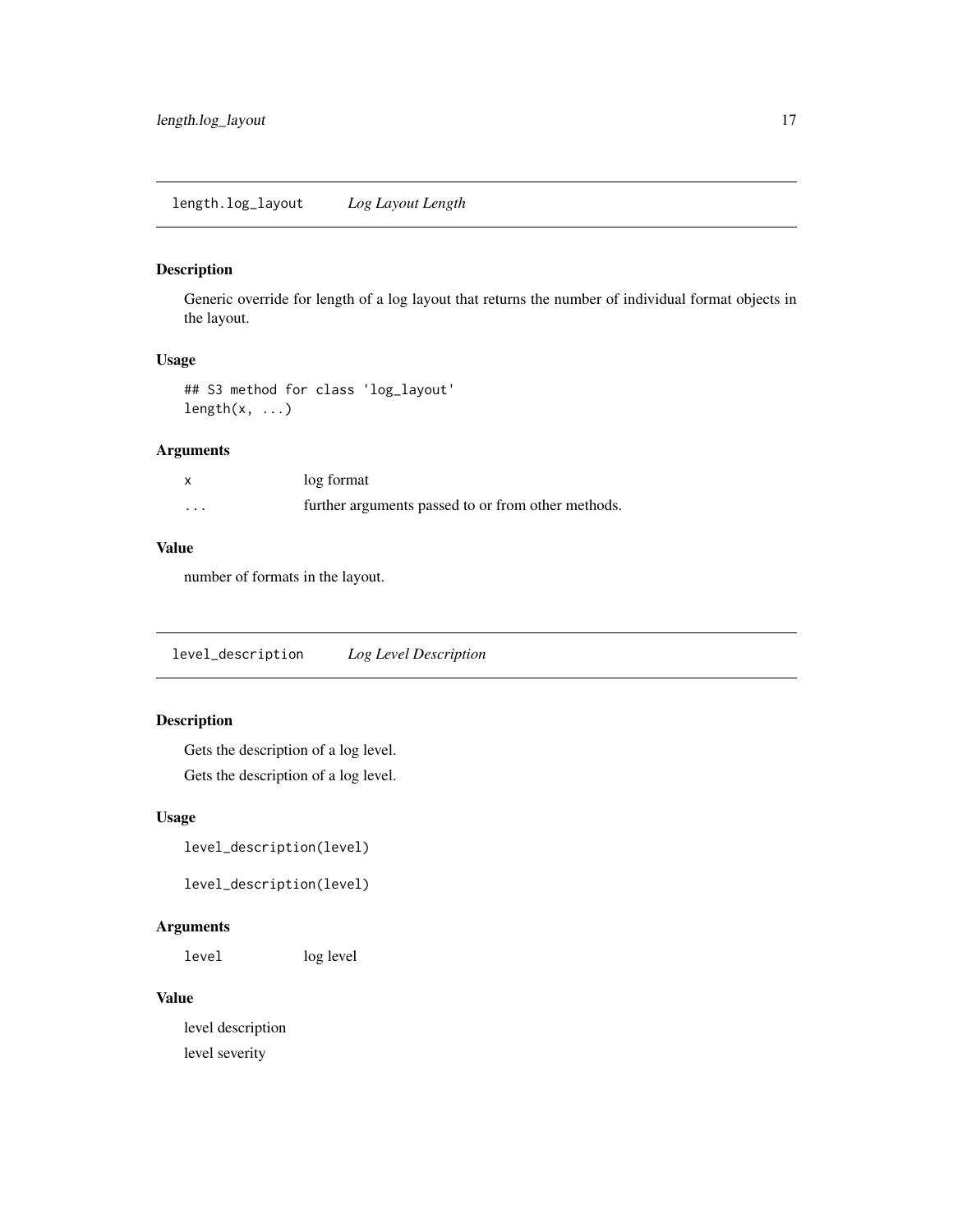# <span id="page-17-0"></span>Examples

```
## Not run:
level_description(LEVEL)
## End(Not run)
## Not run:
```
level\_description(LEVEL)

## End(Not run)

level\_info *Log Level Information*

# Description

Gets log level information.

# Usage

level\_info(level)

# Arguments

level log level

# Value

log level information

# Examples

## Not run: level\_info(LEVEL)

## End(Not run)

level\_name *Get Level Name*

# Description

gets the name of the log level.

#### Usage

level\_name(level)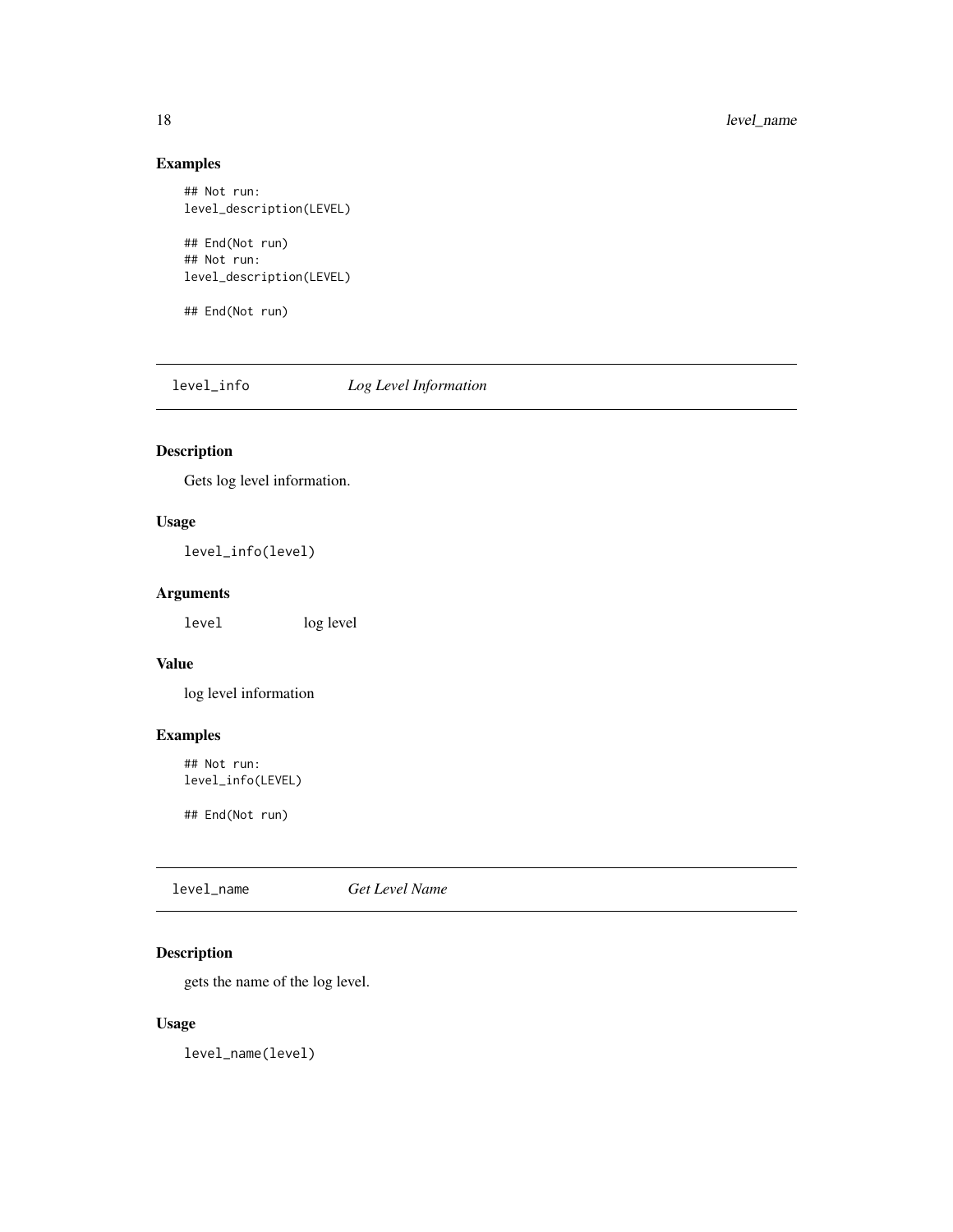# <span id="page-18-0"></span>level\_severities 19

# Arguments

level log level

# Value

log level name

level\_severities *Level Severities*

# Description

Gets the severity associated with each log level.

# Usage

level\_severities()

# Value

styled level information

level\_severity *get level severity*

# Description

Gets the severity of a log level.

#### Usage

level\_severity(level)

```
level_severity(level)
```
# Arguments

level log level

# Value

level severity level severity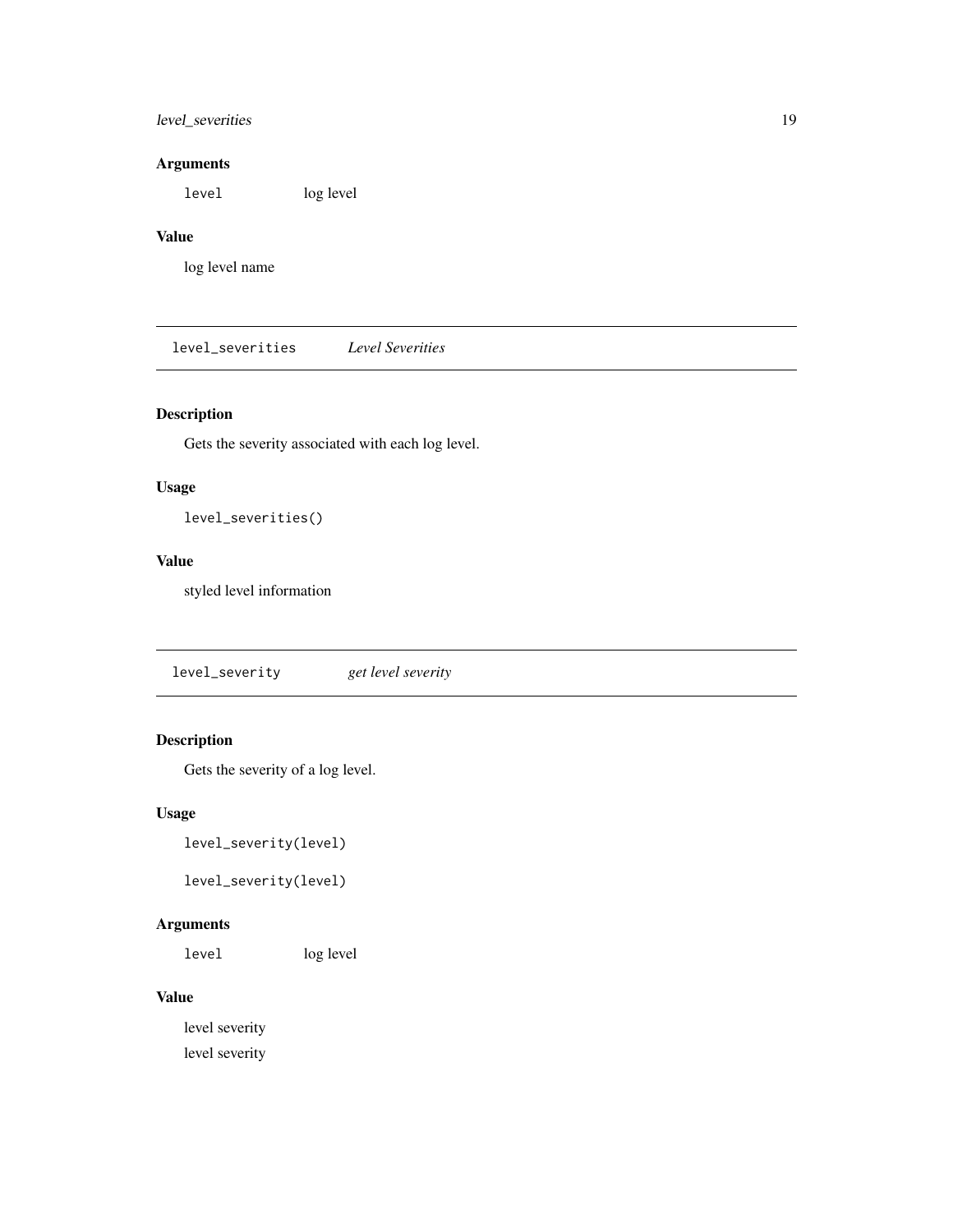#### Examples

```
## Not run:
level_severity(LEVEL)
## End(Not run)
## Not run:
level_severity(LEVEL)
```
## End(Not run)

<span id="page-19-1"></span>load\_log\_layouts *Load Log Layouts*

#### Description

Parses and loads layouts specified in the logging configuration and registers them with the log dispatcher via the log\_layouts active binding.

#### Usage

```
load_log_layouts(layouts)
```
#### Arguments

layouts defined in the configuration

# Value

None.

# See Also

```
Other Configuration: apply_active_settings(), config_specification(), create_log_levels(),
display_log_levels(), ensure_logger(), get_active_settings(), wipe_logger()
```
<span id="page-19-2"></span>LogDispatch *Log Dispatch*

# Description

R6 Class that dispatches log messages throughout the application.

#### Details

This object is designed to a centralized logging dispatcher that renders log messages with the appropriate context of the calling object. The log\_layout() object is used to generate log message layouts (render formats), which are used by the LogDispatcher to render highly-customizable and detailed log messages.

<span id="page-19-0"></span>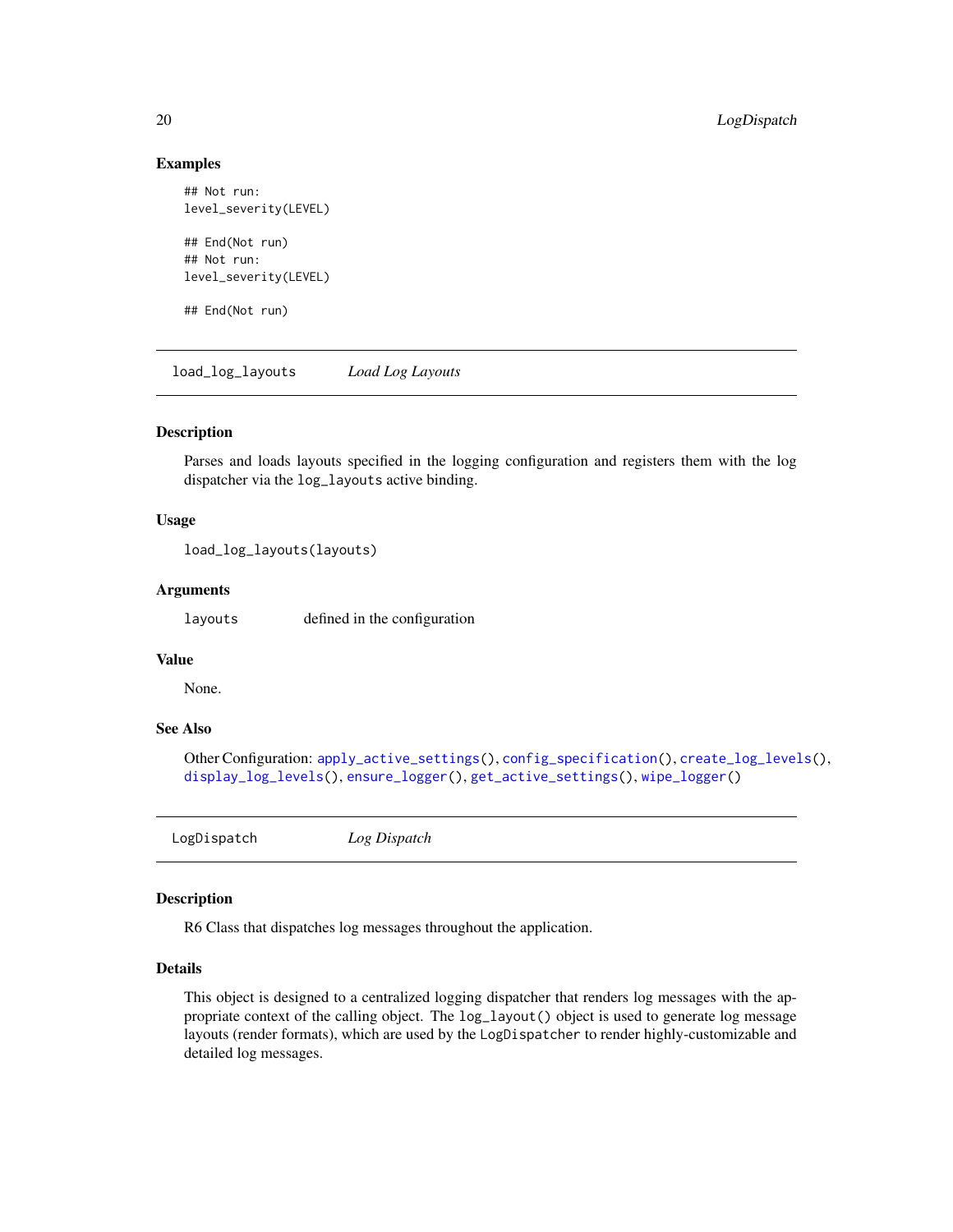#### <span id="page-20-0"></span>log\_layouts 21

# Methods

Public methods:

- [LogDispatch\\$new\(\)](#page-20-1)
- [LogDispatch\\$attach\\_log\\_level\(\)](#page-20-2)

<span id="page-20-1"></span>Method new(): Creates a new instance of a log config.

*Usage:* LogDispatch\$new() *Returns:* A new LogLayout object.

<span id="page-20-2"></span>Method attach\_log\_level(): Attaches a S3 log\_level object to the log dispatcher by creating a new function wrapping the specified log level, and binding and instance of the dispatcher quote block with the context of the log level.

*Usage:*

LogDispatch\$attach\_log\_level(log\_level)

*Arguments:*

log\_level log level to attach

#### See Also

Other Logging: [get\\_configurations\(](#page-13-1)), [init\\_logger\(](#page-15-2))

| log_layouts<br>Log Layouts |  |
|----------------------------|--|
|----------------------------|--|

# Description

an active binding to keep track of log layouts created with new\_log\_layout.

### Usage

```
log\_layers(association = character(0), layout = NULL)
```
#### Arguments

| association | named association to the layout            |
|-------------|--------------------------------------------|
| layout      | log layout to add if not already existing. |

#### Value

defined log layouts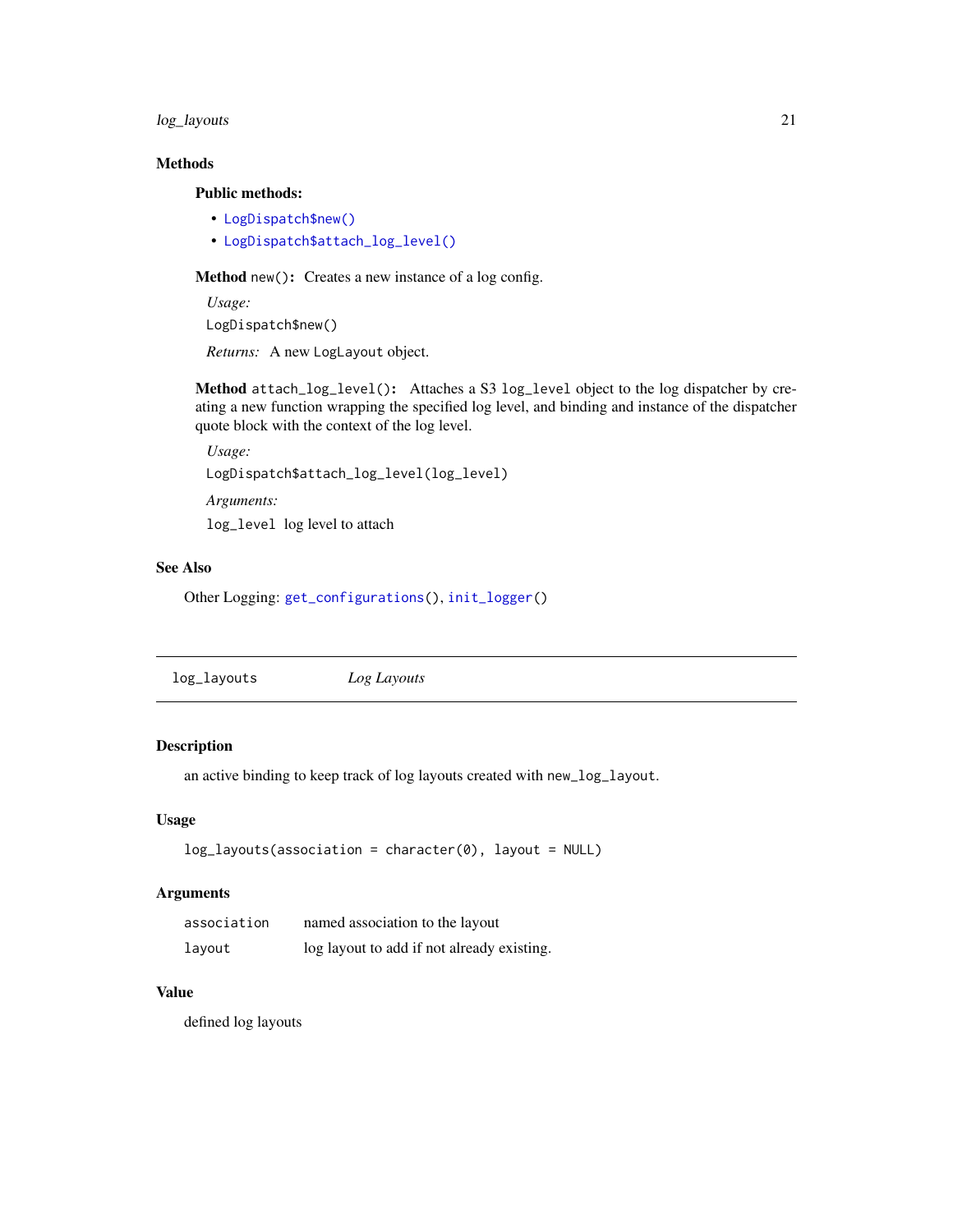<span id="page-21-0"></span>Gets the layout formats and the distinct format types in a log layout instance, which is useful for determining the appropriate amount of log context to construct.

#### Usage

```
log_layout_detail(layout)
```
#### Arguments

layout object to extract layout detail from.

# Value

layout format

log\_levels *Log Levels*

# Description

an active binding to keep track of log levels created with new\_log\_level.

#### Usage

```
log_levels(name = character(0), level = NULL)
```
#### Arguments

| name  | name associated with the log level        |
|-------|-------------------------------------------|
| level | log level to add if not already existing. |

# Value

defined log levels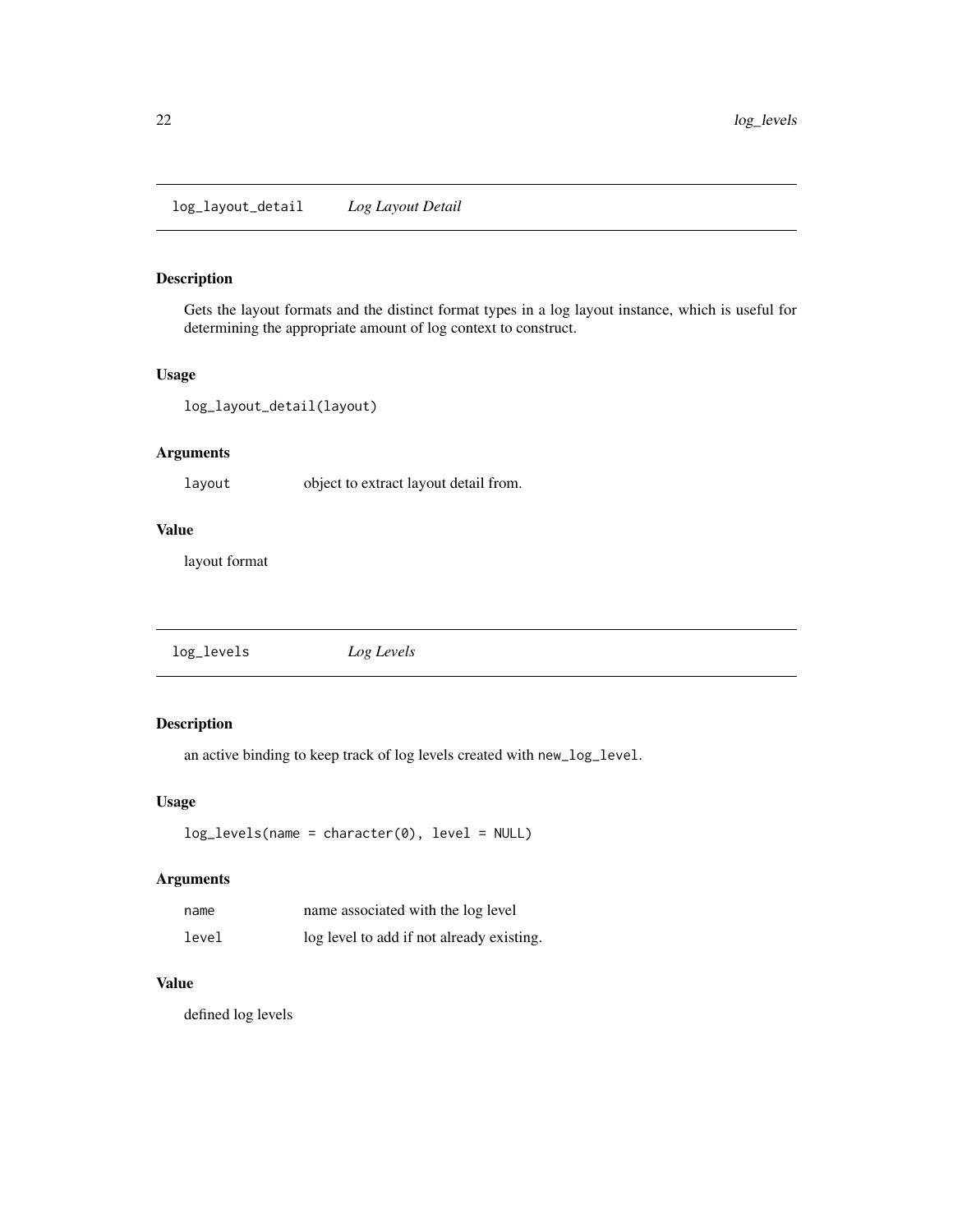<span id="page-22-1"></span><span id="page-22-0"></span>new\_fmt\_cls\_field *Formatted field from the calling class scope.*

#### Description

Placeholder for a container class field

# Usage

```
new_fmt_cls_field(style, field)
```
#### Arguments

| style | crayon::style()                |
|-------|--------------------------------|
| field | field in the object to display |

#### Value

new\_fmt\_cls\_field

# See Also

```
Other Log Layout: evaluate_layout(), new_fmt_exec_scope(), new_fmt_layout(), new_fmt_line_break(),
new_fmt_literal(), new_fmt_log_msg(), new_fmt_metric(), new_fmt_timestamp(), new_log_layout()
```
<span id="page-22-2"></span>new\_fmt\_exec\_scope *Formatted variable from the execution scope.*

#### Description

Placeholder for an execution scope variable.

#### Usage

```
new_fmt_exec_scope(style, field)
```
#### Arguments

| style | crayon::style()       |
|-------|-----------------------|
| field | execution scope field |

#### Value

new\_fmt\_cls\_field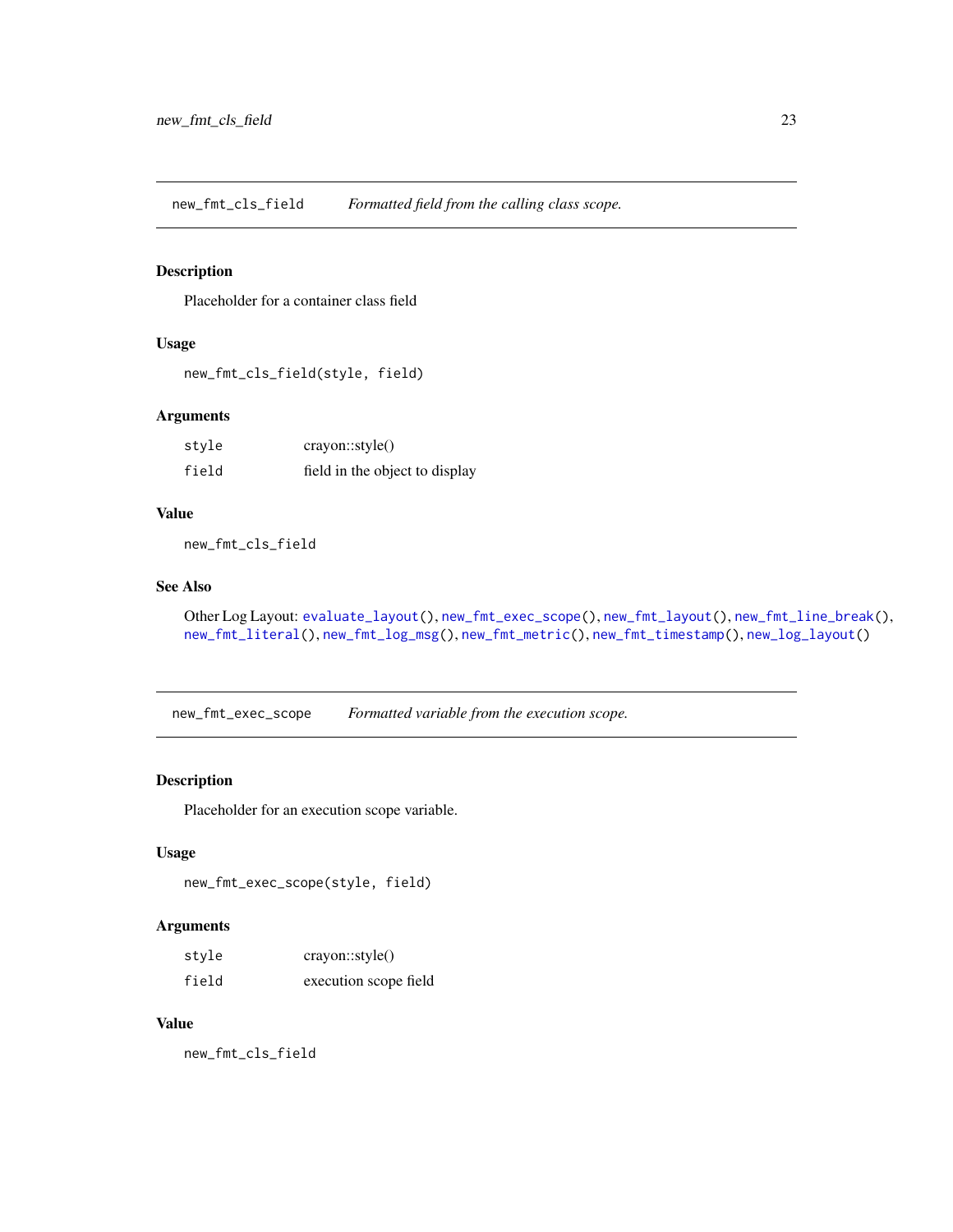# <span id="page-23-0"></span>See Also

```
Other Log Layout: evaluate_layout(), new_fmt_cls_field(), new_fmt_layout(), new_fmt_line_break(),
new_fmt_literal(), new_fmt_log_msg(), new_fmt_metric(), new_fmt_timestamp(), new_log_layout()
```
<span id="page-23-1"></span>new\_fmt\_layout *Format Layout*

#### Description

Base type for log format objects.

#### Usage

new\_fmt\_layout(style)

#### Arguments

style [crayon](#page-0-0) that the layout will use in log generation.

#### Value

new log format

#### See Also

```
Other Log Layout: evaluate_layout(), new_fmt_cls_field(), new_fmt_exec_scope(), new_fmt_line_break(),
new_fmt_literal(), new_fmt_log_msg(), new_fmt_metric(), new_fmt_timestamp(), new_log_layout()
```
<span id="page-23-2"></span>new\_fmt\_line\_break *Formatted Line Break*

#### Description

Placeholder for a new line in a log layout.

#### Usage

```
new_fmt_line_break()
```
# Value

log layout newline.

#### See Also

Other Log Layout: [evaluate\\_layout\(](#page-8-2)), [new\\_fmt\\_cls\\_field\(](#page-22-1)), [new\\_fmt\\_exec\\_scope\(](#page-22-2)), [new\\_fmt\\_layout\(](#page-23-1)), [new\\_fmt\\_literal\(](#page-24-1)), [new\\_fmt\\_log\\_msg\(](#page-25-1)), [new\\_fmt\\_metric\(](#page-25-2)), [new\\_fmt\\_timestamp\(](#page-26-1)), [new\\_log\\_layout\(](#page-27-1))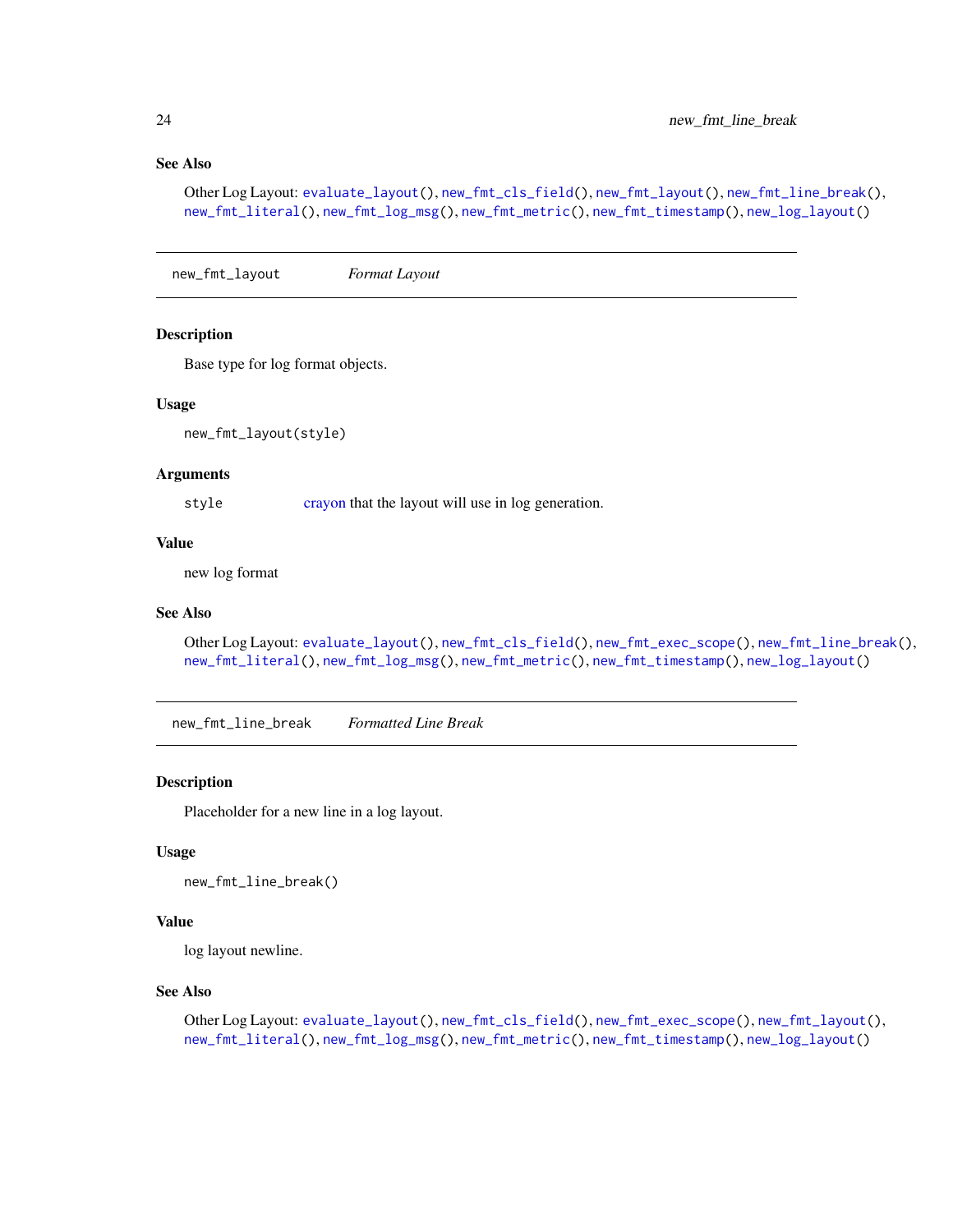<span id="page-24-1"></span><span id="page-24-0"></span>new\_fmt\_literal *Formatted Literal*

#### Description

Placeholder for a formatted literal in a log layout.

#### Usage

```
new_fmt_literal(style, literal)
```
#### Arguments

| style   | format style (crayon) |
|---------|-----------------------|
| literal | log value             |

#### Value

log metric layout.

# See Also

Other Log Layout: [evaluate\\_layout\(](#page-8-2)), [new\\_fmt\\_cls\\_field\(](#page-22-1)), [new\\_fmt\\_exec\\_scope\(](#page-22-2)), [new\\_fmt\\_layout\(](#page-23-1)), [new\\_fmt\\_line\\_break\(](#page-23-2)), [new\\_fmt\\_log\\_msg\(](#page-25-1)), [new\\_fmt\\_metric\(](#page-25-2)), [new\\_fmt\\_timestamp\(](#page-26-1)), [new\\_log\\_layout\(](#page-27-1))

#### Examples

```
## Not run:
new_fmt_literal(red $ bold, "literal text")
```
new\_fmt\_literal(blue \$ italic, "literal text")

## End(Not run)

new\_fmt\_log\_level *Formatted Log Level*

#### Description

Placeholder for the formatted log level in a log layout.

#### Usage

```
new_fmt_log_level()
```
#### Value

a fmt\_log\_level.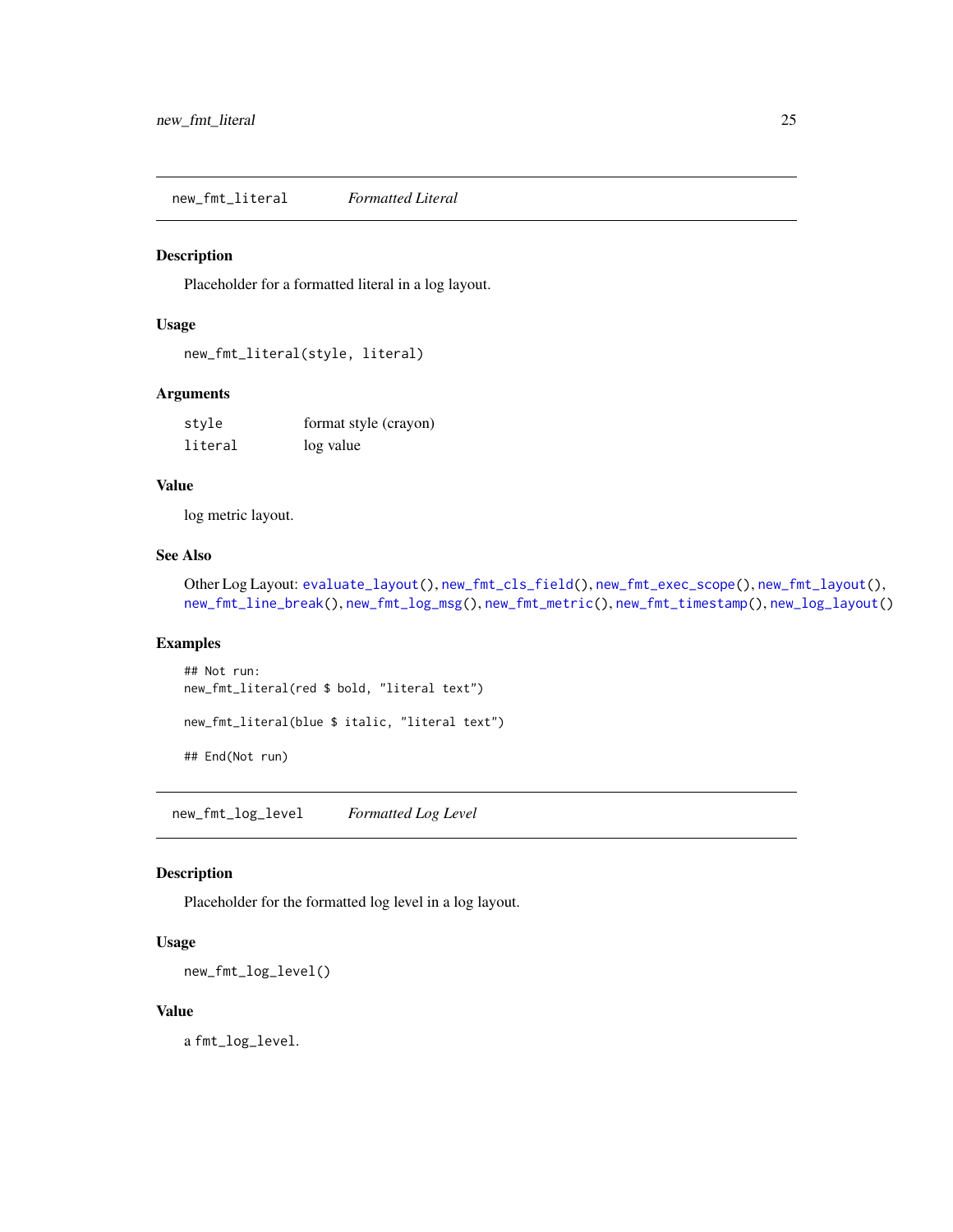<span id="page-25-1"></span><span id="page-25-0"></span>

Placeholder for the log msg in a log layout.

#### Usage

new\_fmt\_log\_msg()

#### Value

log layout newline.

#### See Also

Other Log Layout: [evaluate\\_layout\(](#page-8-2)), [new\\_fmt\\_cls\\_field\(](#page-22-1)), [new\\_fmt\\_exec\\_scope\(](#page-22-2)), [new\\_fmt\\_layout\(](#page-23-1)), [new\\_fmt\\_line\\_break\(](#page-23-2)), [new\\_fmt\\_literal\(](#page-24-1)), [new\\_fmt\\_metric\(](#page-25-2)), [new\\_fmt\\_timestamp\(](#page-26-1)), [new\\_log\\_layout\(](#page-27-1))

<span id="page-25-2"></span>new\_fmt\_metric *Formatted Metric*

#### Description

Inserts a formatted log metric.

#### Usage

new\_fmt\_metric(style, metric)

#### Arguments

| style  | that the layout will use in log generation |
|--------|--------------------------------------------|
| metric | the metric to log.                         |

#### Value

a new formatted metric

#### See Also

#### [LogDispatch](#page-19-2)

Other Log Layout: [evaluate\\_layout\(](#page-8-2)), [new\\_fmt\\_cls\\_field\(](#page-22-1)), [new\\_fmt\\_exec\\_scope\(](#page-22-2)), [new\\_fmt\\_layout\(](#page-23-1)), [new\\_fmt\\_line\\_break\(](#page-23-2)), [new\\_fmt\\_literal\(](#page-24-1)), [new\\_fmt\\_log\\_msg\(](#page-25-1)), [new\\_fmt\\_timestamp\(](#page-26-1)), [new\\_log\\_layout\(](#page-27-1))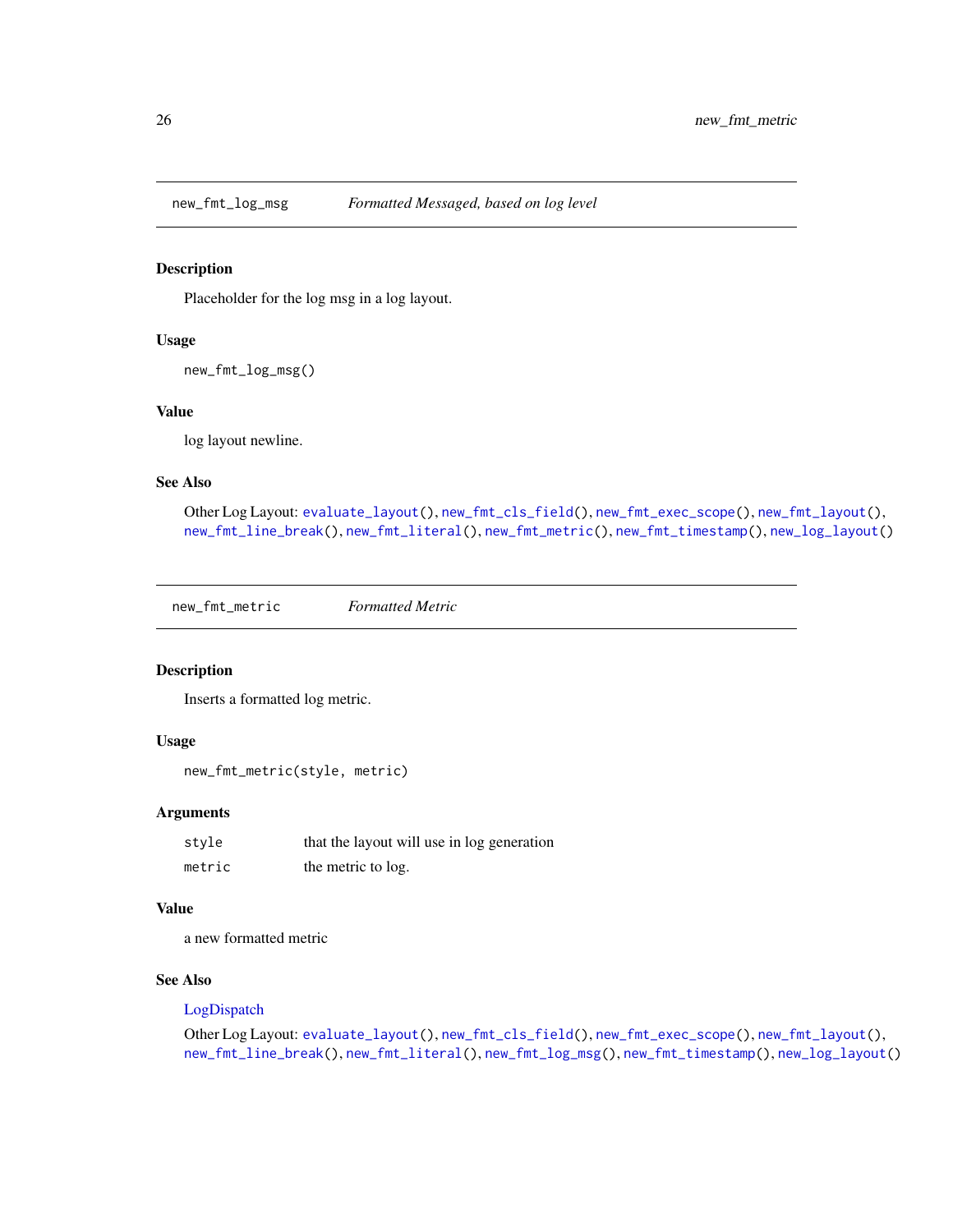#### <span id="page-26-0"></span>new\_fmt\_timestamp 27

#### Examples

```
## Not run:
new_fmt_metric(bold $ green, "sysname")
new_fmt_metric(bold $ red, "release")
## End(Not run)
```
<span id="page-26-1"></span>new\_fmt\_timestamp *Formatted Time stamp*

#### Description

Placeholder for a formatted time stamp in a log layout.

# Usage

```
new_fmt_timestamp(style, format = "[%x %H:%M:%S %z]")
```
#### Arguments

| stvle  | format style (crayon)                                                                 |
|--------|---------------------------------------------------------------------------------------|
| format | time stamp format, defaults to: $\%x$ %H:%M:%S %z, e.g., 12/04/21 14:31:25<br>$-0500$ |

### Value

log metric layout.

#### See Also

```
Other Log Layout: evaluate_layout(), new_fmt_cls_field(), new_fmt_exec_scope(), new_fmt_layout(),
new_fmt_line_break(), new_fmt_literal(), new_fmt_log_msg(), new_fmt_metric(), new_log_layout()
```
#### Examples

```
## Not run:
fmt_timestamp(red $ bold, "%Y-%m-%d %H:%M:%S")
fmt_timestamp(blue $ italic, "%x %H:%M:%S %z")
## End(Not run)
```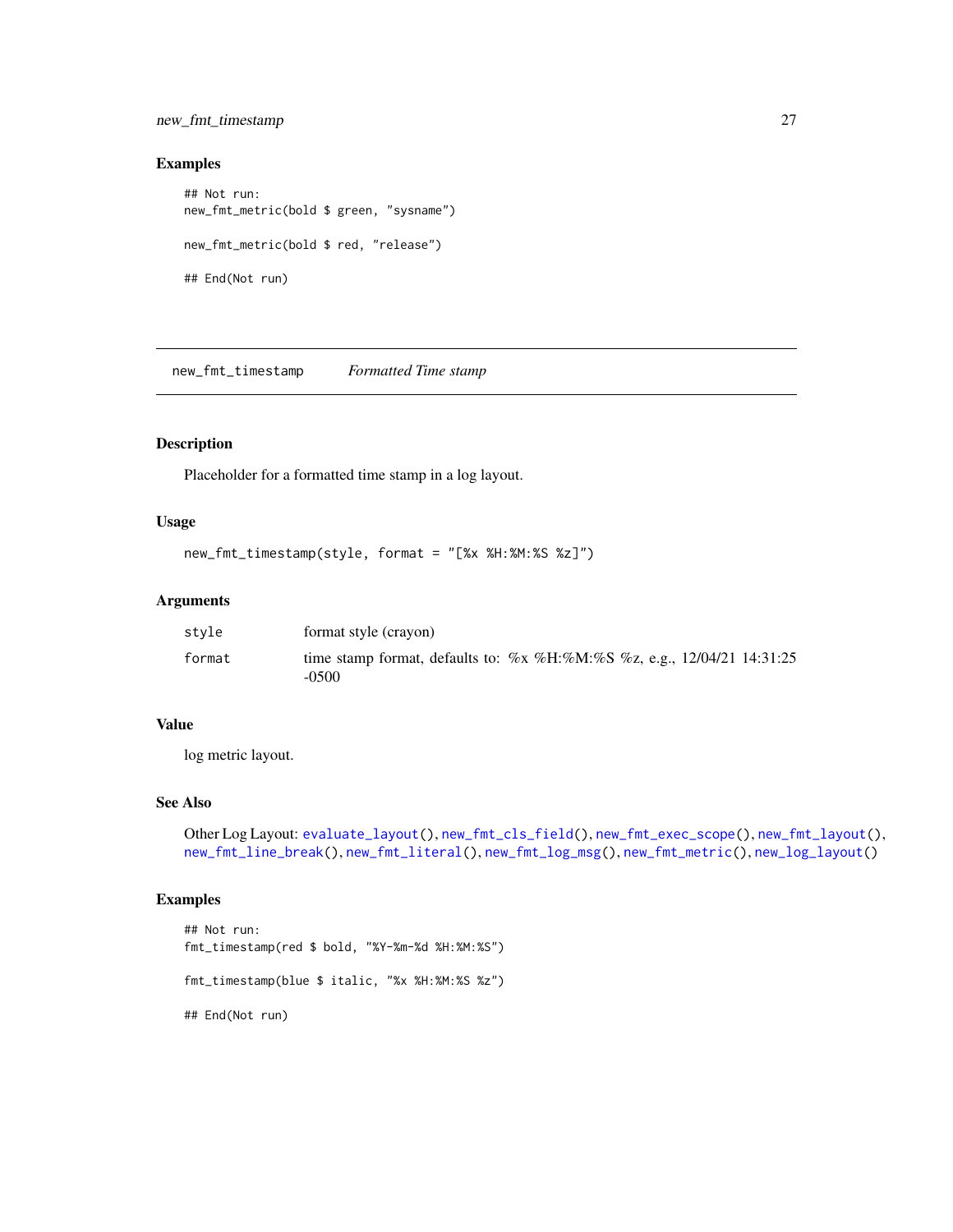<span id="page-27-1"></span><span id="page-27-0"></span>new\_log\_layout *Log Layout*

#### Description

a class that stores a collection of log format objects and understands how to associate a given format to a class of objects.

#### Usage

```
new_log_layout(
  format = list(),
  seperator = " "new\_line = "\\n",association = character()
\mathcal{L}
```
#### Arguments

| format      | collection of format objects to initialize with.     |
|-------------|------------------------------------------------------|
| seperator   | format entry separator, defaults to a single space.  |
| new line    | the layout separator that is inserted between lines. |
| association | objects to associate this log format with.           |

#### Value

object's value

# See Also

```
Other Log Layout: evaluate_layout(), new_fmt_cls_field(), new_fmt_exec_scope(), new_fmt_layout(),
new_fmt_line_break(), new_fmt_literal(), new_fmt_log_msg(), new_fmt_metric(), new_fmt_timestamp()
```
new\_log\_level *Log Level*

#### Description

S3 object to represent a typed & predefined log level.

#### Usage

```
new_log_level(name, description, severity, log_style = NULL, msg_style = NULL)
```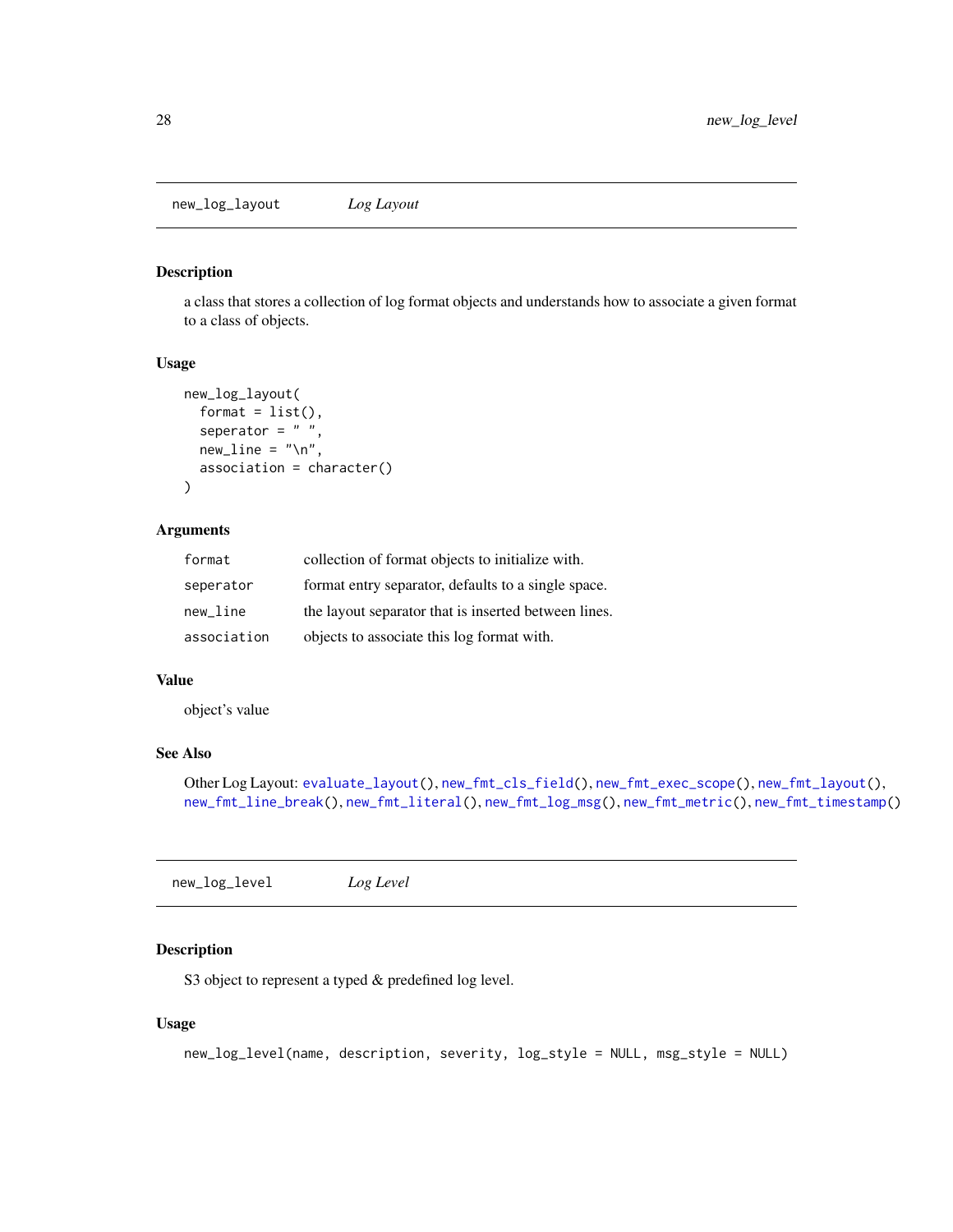#### <span id="page-28-0"></span>style 29

# Arguments

| name        | name of the log level is the string representation.                                                                              |
|-------------|----------------------------------------------------------------------------------------------------------------------------------|
| description | description of the log level $\&$ limited info on appropriate usage.                                                             |
| severity    | log severity is used in determining if a message should get displayed according<br>to the currently set evaluation threshold.    |
| log_style   | is a crayon::style() that will colorize the log level.                                                                           |
| msg_style   | is a crayon::style() style that will gray scale the log message, with typically<br>inverted strength, according to the severity. |

# Value

log\_level

| style<br>Style |
|----------------|
|----------------|

#### Description

Generic style method used for overriding to get style information from various logging objects.

#### Usage

style(obj)

#### Arguments

obj object to extract value from.

# Value

object's value

style.fmt\_layout *Style*

# Description

Gets the style of a format object.

# Usage

```
## S3 method for class 'fmt_layout'
style(obj, ...)
```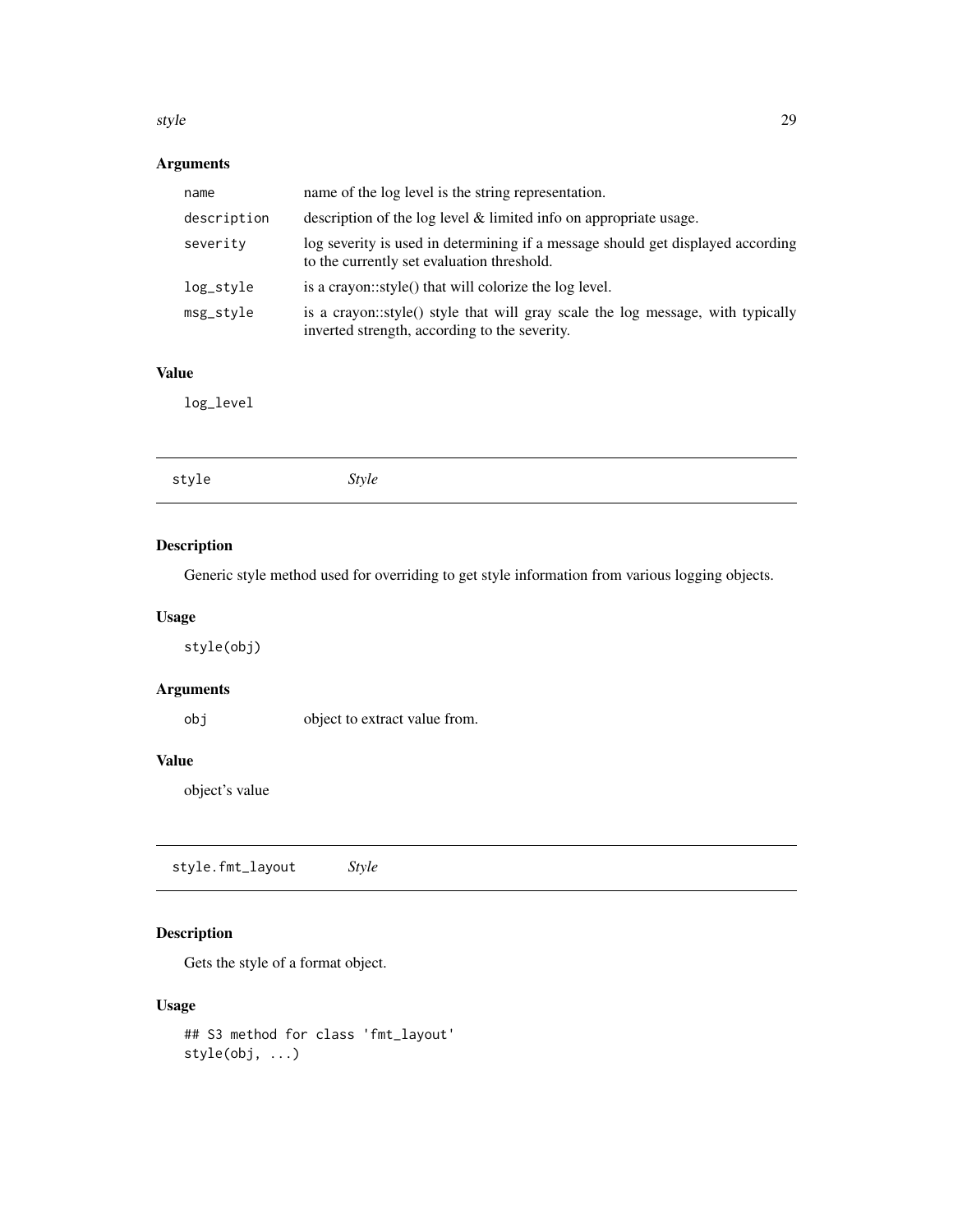#### <span id="page-29-0"></span>Arguments

| obi      | object to extract value from.                      |
|----------|----------------------------------------------------|
| $\cdots$ | further arguments passed to or from other methods. |

#### Value

object's value

style.log\_level *Get Level Style*

# Description

gets the style of the log level.

#### Usage

## S3 method for class 'log\_level' style(obj, ...)

#### Arguments

| obi      | log level                                          |
|----------|----------------------------------------------------|
| $\cdots$ | further arguments passed to or from other methods. |

#### Value

log level name

<span id="page-29-1"></span>sys\_context *System Context*

# Description

Wrapper around Sys.info() and get\_r\_version that provides a consolidated list of variables used for logging contexts.

#### Usage

sys\_context()

#### Value

system context for evaluating fmt\_metric objects.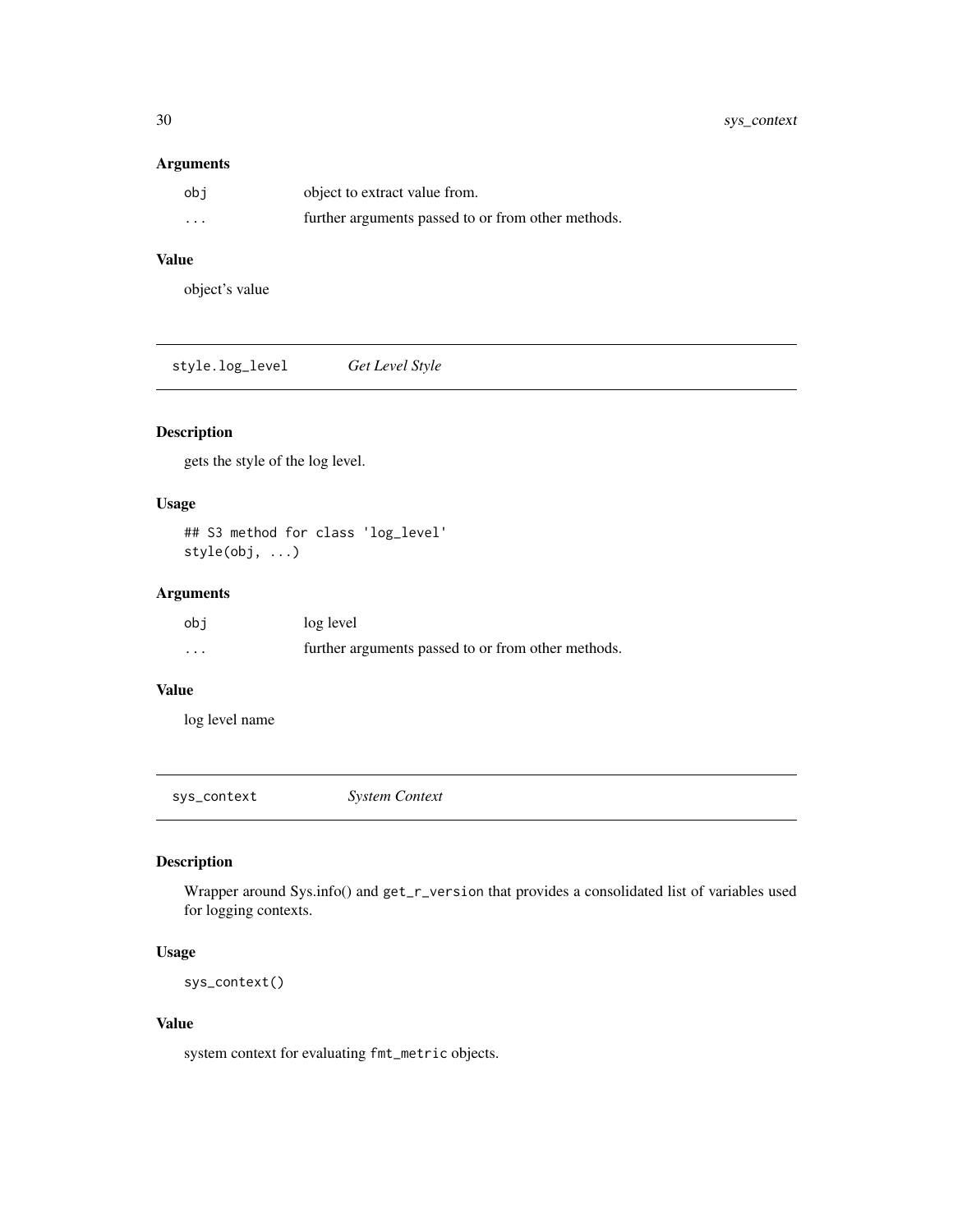<span id="page-30-0"></span>value 31

# Metrics

System Context

- "sysname" : The operating system name.
- "release" : The OS release.
- "version" : The OS version.
- "nodename" : A name by which the machine is known on the network (if any).
- "machine" : A concise description of the hardware, often the CPU type.
- "login" : The user's login name, or "unknown" if it cannot be ascertained.
- "user" : The name of the real user ID, or "unknown" if it cannot be ascertained.
- "r-ver" : R Version in (major).(minor) format.

# See Also

Other Context: [class\\_scope\(](#page-5-1)), [exec\\_context\(](#page-9-1)), [format\\_fn\\_call\(](#page-11-1)), [get\\_call\\_stack\(](#page-12-2)), [get\\_r\\_version\(](#page-14-1)), [get\\_system\\_info\(](#page-14-2))

value *Value*

#### Description

Base method for getting the value of a format object.

#### Usage

value(obj, ...)

#### Arguments

| obi                  | object to extract value from.                      |
|----------------------|----------------------------------------------------|
| $\ddot{\phantom{0}}$ | further arguments passed to or from other methods. |

# Value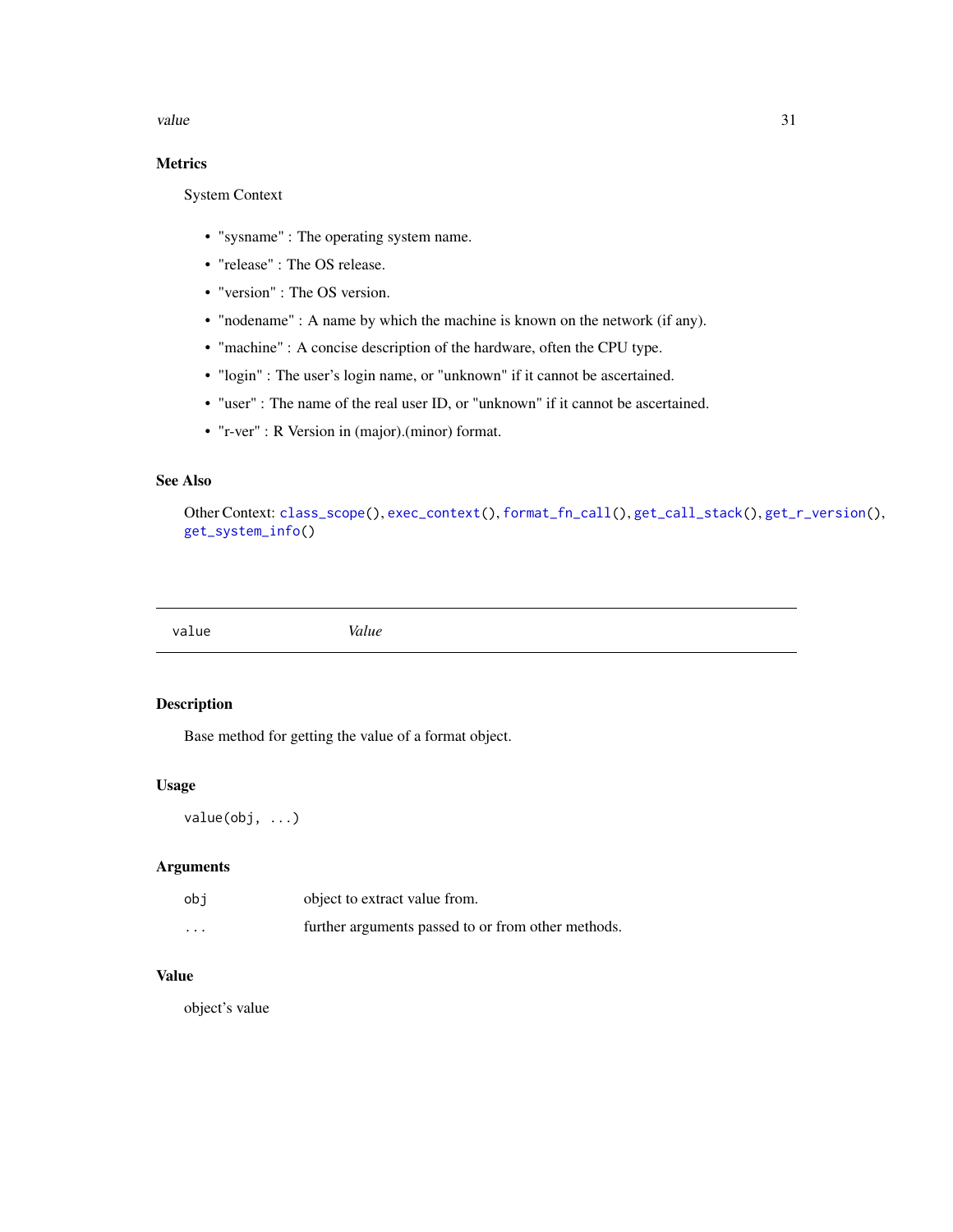<span id="page-31-0"></span>value.fmt\_cls\_field *Value*

#### Description

Generic override for getting the value of an enclosing class variable.

#### Usage

```
## S3 method for class 'fmt_cls_field'
value(obj, cls_context, ...)
```
### Arguments

| obi                     | object to extract value from.                      |
|-------------------------|----------------------------------------------------|
| cls context             | class scope to evaluate with.                      |
| $\cdot$ $\cdot$ $\cdot$ | further arguments passed to or from other methods. |

# Value

object's value

value.fmt\_exec\_scope *Value*

# Description

Generic override for getting the value of an execution scope variable.

# Usage

```
## S3 method for class 'fmt_exec_scope'
value(obj, env_context, ...)
```
#### Arguments

| obi                     | object to extract value from.                      |
|-------------------------|----------------------------------------------------|
| env context             | class scope to evaluate with.                      |
| $\cdot$ $\cdot$ $\cdot$ | further arguments passed to or from other methods. |

#### Value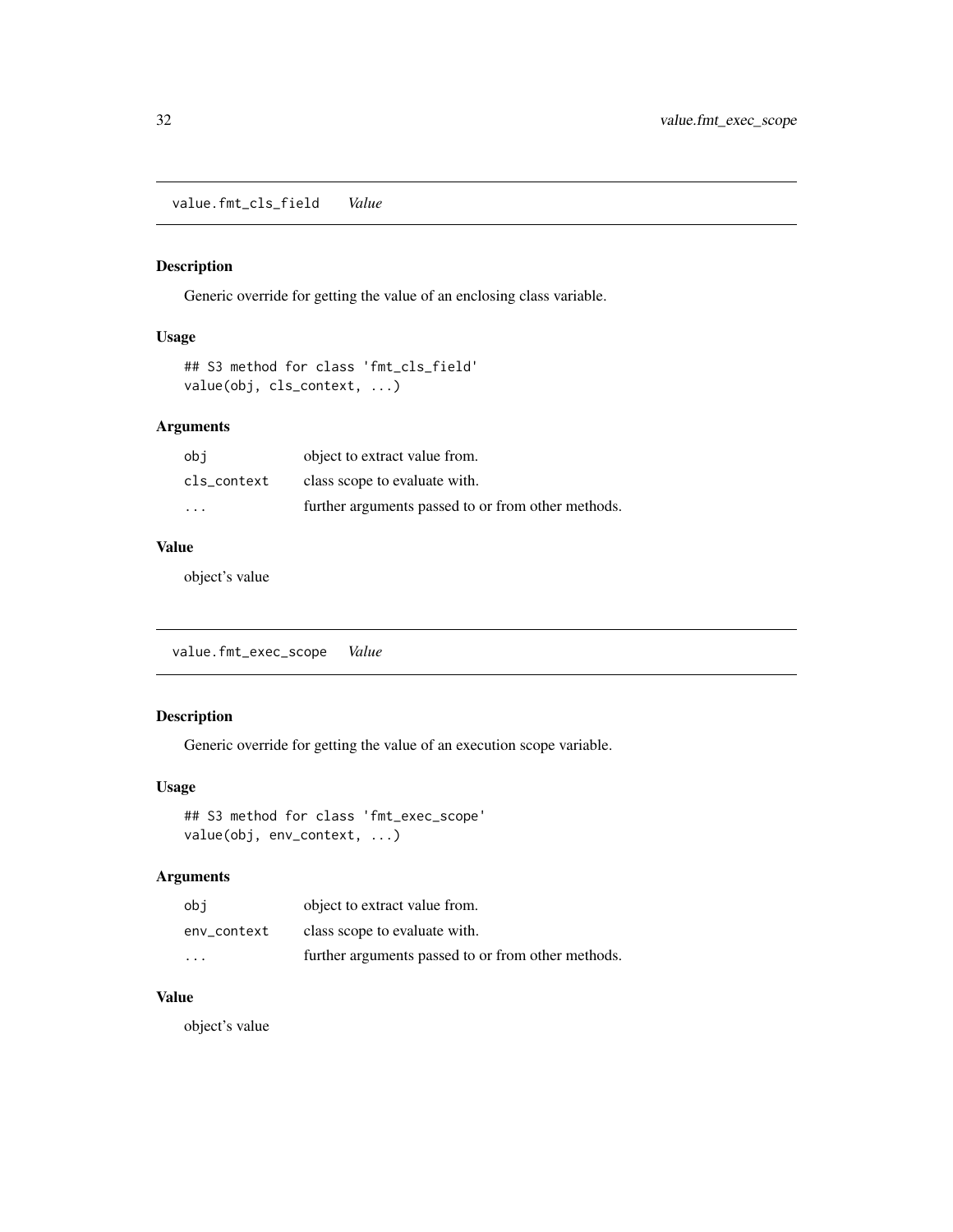<span id="page-32-0"></span>value.fmt\_literal *Value*

#### Description

Generic override for getting the value of a literal log message.

# Usage

```
## S3 method for class 'fmt_literal'
value(obj, ...)
```
#### Arguments

| obi      | object to extract value from.                      |
|----------|----------------------------------------------------|
| $\cdots$ | further arguments passed to or from other methods. |

# Value

object's value

value.fmt\_log\_level *Value*

# Description

Generic override for getting the value for log level information.

#### Usage

```
## S3 method for class 'fmt_log_level'
value(obj, lvl_context, ...)
```
#### Arguments

| obi                     | object to extract value from.                      |
|-------------------------|----------------------------------------------------|
| lvl context             | context to evaluate log level.                     |
| $\cdot$ $\cdot$ $\cdot$ | further arguments passed to or from other methods. |

# Value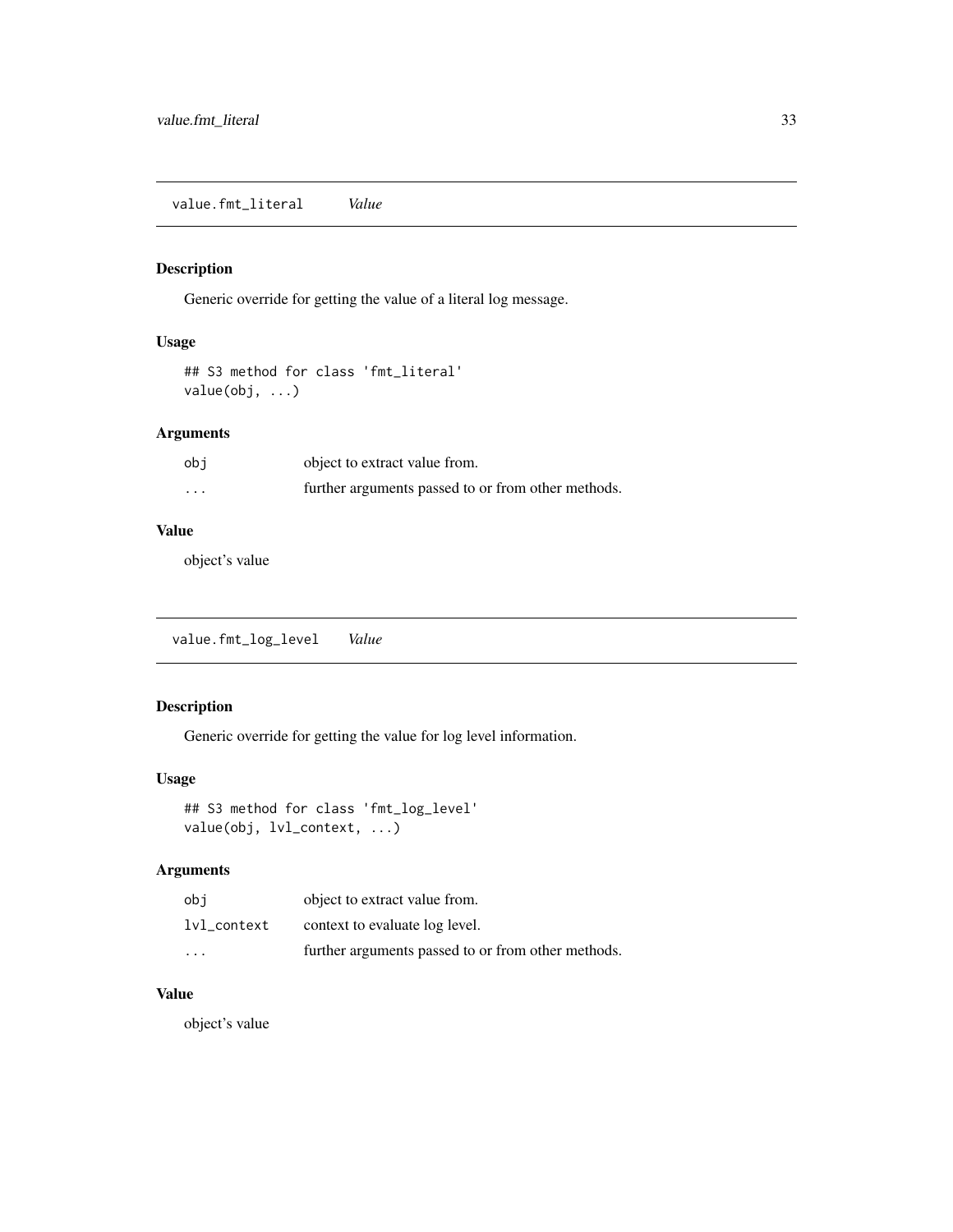<span id="page-33-0"></span>value.fmt\_log\_msg *Value*

#### Description

Generic override for getting the value of an log format message.

### Usage

```
## S3 method for class 'fmt_log_msg'
value(obj, msg_context, ...)
```
#### Arguments

| obi         | object to extract value from.                      |
|-------------|----------------------------------------------------|
| msg_context | context to evaluate log message.                   |
| .           | further arguments passed to or from other methods. |

# Value

object's value

value.fmt\_metric *Value*

# Description

Generic override for getting the value of an system info variable.

# Usage

```
## S3 method for class 'fmt_metric'
value(obj, sys_context, ...)
```
#### Arguments

| obi                  | object to extract value from.                      |
|----------------------|----------------------------------------------------|
| sys_context          | context to evaluate the metric.                    |
| $\ddot{\phantom{0}}$ | further arguments passed to or from other methods. |

# Value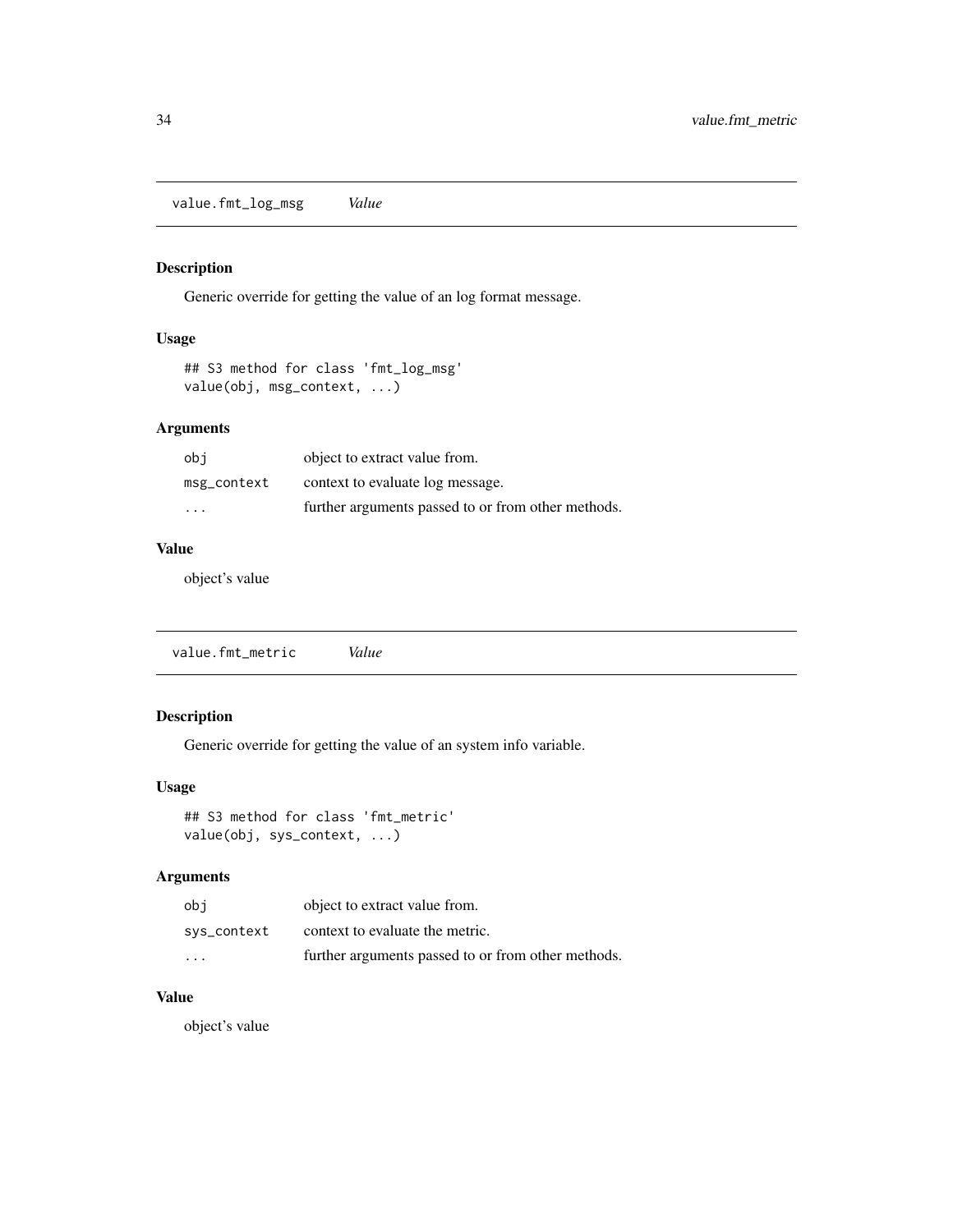<span id="page-34-0"></span>value.fmt\_newline *Value*

#### Description

Generic override for getting the value of a new line placeholder.

#### Usage

```
## S3 method for class 'fmt_newline'
value(obj, ...)
```
#### Arguments

| obi | object to extract value from.                      |
|-----|----------------------------------------------------|
| .   | further arguments passed to or from other methods. |

#### Value

object's value

value.fmt\_timestamp *Value*

#### Description

Generic override for getting the value of a formatted timestamp.

#### Usage

```
## S3 method for class 'fmt_timestamp'
value(obj, ...)
```
# Arguments

| obi                  | object to extract value from.                      |
|----------------------|----------------------------------------------------|
| $\ddot{\phantom{0}}$ | further arguments passed to or from other methods. |

#### Value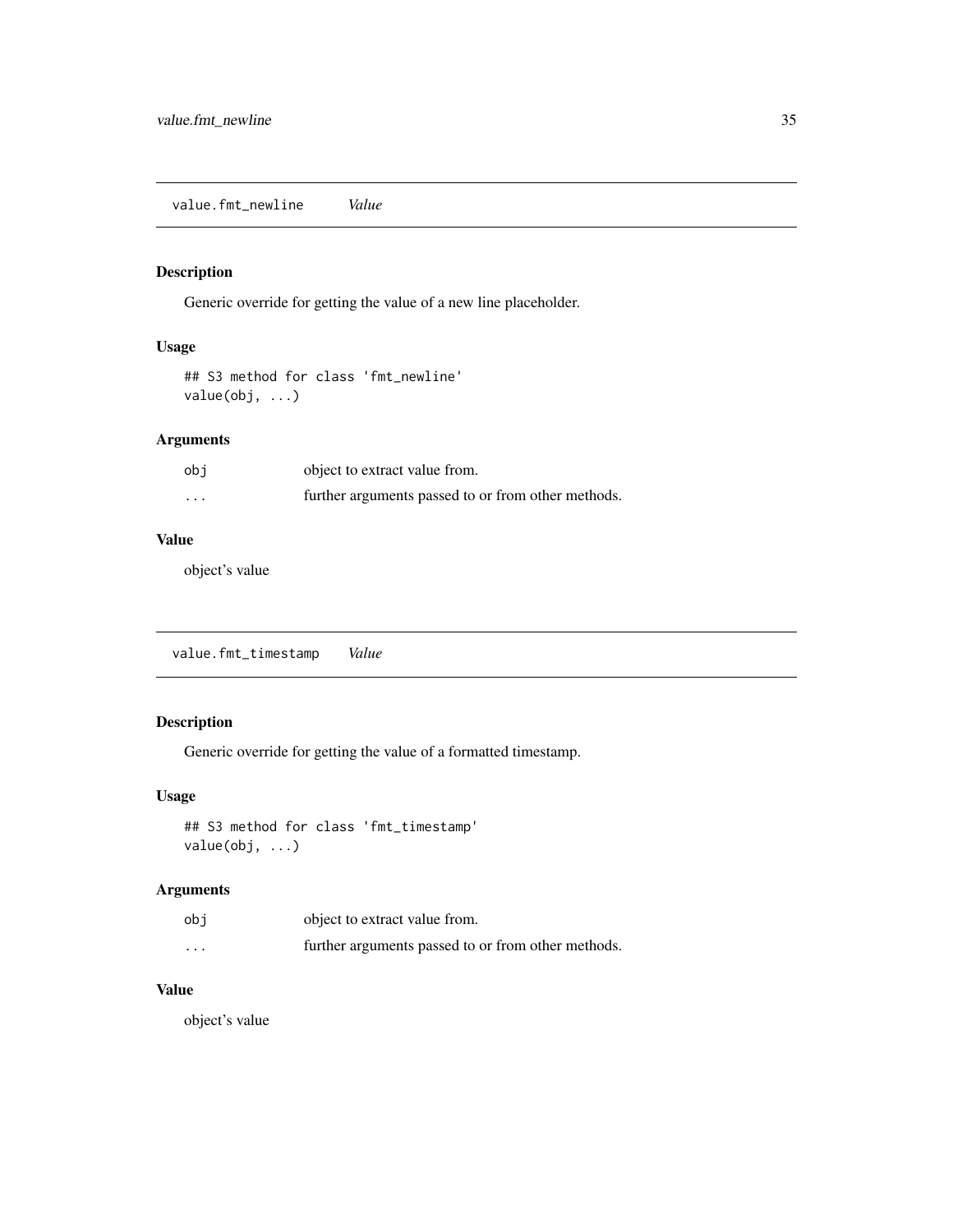<span id="page-35-1"></span><span id="page-35-0"></span>

Cleans up any dangling global instance from a previous load.

#### Usage

wipe\_logger()

# Value

None.

#### See Also

Other Configuration: [apply\\_active\\_settings\(](#page-4-1)), [config\\_specification\(](#page-6-1)), [create\\_log\\_levels\(](#page-7-1)), [display\\_log\\_levels\(](#page-7-2)), [ensure\\_logger\(](#page-8-1)), [get\\_active\\_settings\(](#page-12-1)), [load\\_log\\_layouts\(](#page-19-1))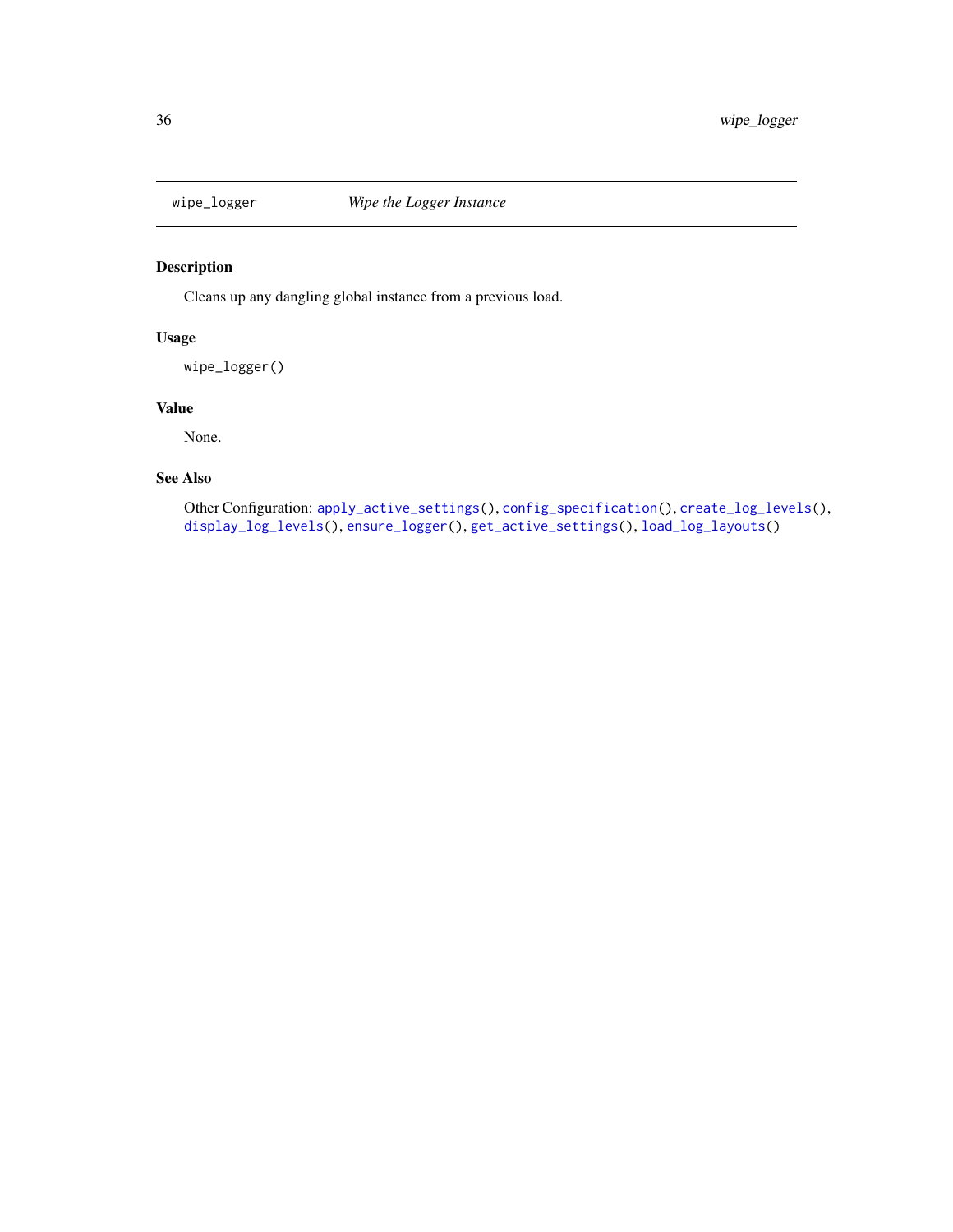# <span id="page-36-0"></span>**Index**

∗ Configuration apply\_active\_settings, [5](#page-4-0) config\_specification, [7](#page-6-0) create\_log\_levels, [8](#page-7-0) display\_log\_levels, [8](#page-7-0) ensure\_logger, [9](#page-8-0) get\_active\_settings, [13](#page-12-0) load\_log\_layouts, [20](#page-19-0) wipe\_logger, [36](#page-35-0) ∗ Context class\_scope, [6](#page-5-0) exec\_context, [10](#page-9-0) format\_fn\_call, [12](#page-11-0) get\_call\_stack, [13](#page-12-0) get\_r\_version, [15](#page-14-0) get\_system\_info, [15](#page-14-0) sys\_context, [30](#page-29-0) ∗ Formats new\_fmt\_log\_level, [25](#page-24-0) ∗ Internal clean\_internal\_calls, [7](#page-6-0) extract func name, [11](#page-10-0) is\_logger\_call, [16](#page-15-0) ∗ Log Layout evaluate\_layout, [9](#page-8-0) new\_fmt\_cls\_field, [23](#page-22-0) new\_fmt\_exec\_scope, [23](#page-22-0) new\_fmt\_layout, [24](#page-23-0) new\_fmt\_line\_break, [24](#page-23-0) new\_fmt\_literal, [25](#page-24-0) new\_fmt\_log\_msg, [26](#page-25-0) new\_fmt\_metric, [26](#page-25-0) new\_fmt\_timestamp, [27](#page-26-0) new\_log\_layout, [28](#page-27-0) ∗ Log Level new\_log\_level, [28](#page-27-0) ∗ Logging get\_configurations, [14](#page-13-0) init\_logger, [16](#page-15-0)

LogDispatch, [20](#page-19-0) ∗ datasets active, [4](#page-3-0) .onAttach, [3](#page-2-0) .onDetach, [4](#page-3-0) .onLoad, [4](#page-3-0)

active, [4](#page-3-0) apply\_active\_settings, [5,](#page-4-0) *[7](#page-6-0)[–9](#page-8-0)*, *[13](#page-12-0)*, *[20](#page-19-0)*, *[36](#page-35-0)* as.character.log\_level, [5](#page-4-0) as.integer.log\_level, [6](#page-5-0)

class\_scope, [6,](#page-5-0) *[10](#page-9-0)*, *[13](#page-12-0)[–15](#page-14-0)*, *[31](#page-30-0)* clean\_internal\_calls, [7,](#page-6-0) *[11](#page-10-0)*, *[16](#page-15-0)* config\_specification, *[5](#page-4-0)*, [7,](#page-6-0) *[8,](#page-7-0) [9](#page-8-0)*, *[13](#page-12-0)*, *[20](#page-19-0)*, *[36](#page-35-0)* crayon, *[24](#page-23-0)* create\_log\_levels, *[5](#page-4-0)*, *[7,](#page-6-0) [8](#page-7-0)*, [8,](#page-7-0) *[9](#page-8-0)*, *[13](#page-12-0)*, *[20](#page-19-0)*, *[36](#page-35-0)*

display\_log\_levels, *[5](#page-4-0)*, *[7,](#page-6-0) [8](#page-7-0)*, [8,](#page-7-0) *[9](#page-8-0)*, *[13](#page-12-0)*, *[20](#page-19-0)*, *[36](#page-35-0)*

ensure\_logger, *[5](#page-4-0)*, *[7,](#page-6-0) [8](#page-7-0)*, [9,](#page-8-0) *[13](#page-12-0)*, *[20](#page-19-0)*, *[36](#page-35-0)* evaluate\_layout, [9,](#page-8-0) *[23](#page-22-0)[–28](#page-27-0)* exec\_context, *[6](#page-5-0)*, [10,](#page-9-0) *[13](#page-12-0)[–15](#page-14-0)*, *[31](#page-30-0)* extract\_func\_name, *[7](#page-6-0)*, [11,](#page-10-0) *[16](#page-15-0)*

format.fmt\_timestamp, [11](#page-10-0) format.log\_level, [12](#page-11-0) format\_fn\_call, *[6](#page-5-0)*, *[10](#page-9-0)*, [12,](#page-11-0) *[14,](#page-13-0) [15](#page-14-0)*, *[31](#page-30-0)*

get\_active\_settings, *[5](#page-4-0)*, *[7](#page-6-0)[–9](#page-8-0)*, [13,](#page-12-0) *[20](#page-19-0)*, *[36](#page-35-0)* get\_call\_stack, *[6](#page-5-0)*, *[10](#page-9-0)*, *[13](#page-12-0)*, [13,](#page-12-0) *[15](#page-14-0)*, *[31](#page-30-0)* get\_configurations, [14,](#page-13-0) *[16](#page-15-0)*, *[21](#page-20-0)* get\_minimum\_severity, [14](#page-13-0) get\_r\_version, *[6](#page-5-0)*, *[10](#page-9-0)*, *[13](#page-12-0)[–15](#page-14-0)*, [15,](#page-14-0) *[31](#page-30-0)* get\_system\_info, *[6](#page-5-0)*, *[10](#page-9-0)*, *[13](#page-12-0)[–15](#page-14-0)*, [15,](#page-14-0) *[31](#page-30-0)*

init\_logger, *[14](#page-13-0)*, [16,](#page-15-0) *[21](#page-20-0)* is\_logger\_call, *[7](#page-6-0)*, *[11](#page-10-0)*, [16](#page-15-0)

length.log\_layout, [17](#page-16-0) level\_description, [17](#page-16-0)